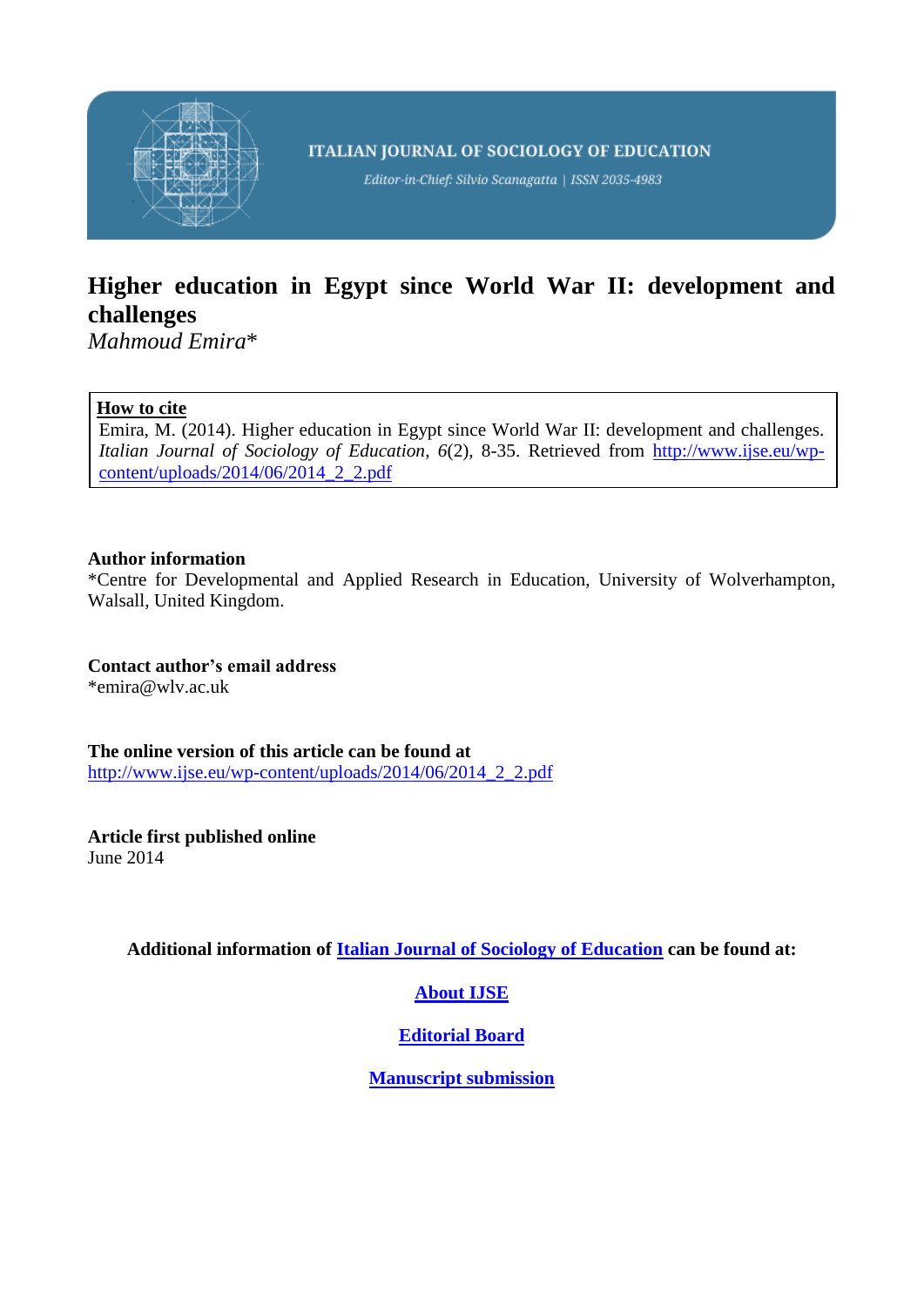# **Higher education in Egypt since World War II: development and challenges**

\_\_\_\_\_\_\_\_\_\_\_\_\_\_\_\_\_\_\_\_\_\_\_\_\_\_\_\_\_\_\_\_\_\_\_\_\_\_

*Mahmoud Emira*

-

*Abstract:* This article aims to analyse the policy shifts in higher education (HE) in Egypt since World War II in terms of the key policies, ideologies, competing policies and consequences of these policies over four policy eras: (1944-1952), (1952- 1970), (1970-1981) and (1981-present). The analytical policy framework used in this article is adapted from the work of Hodgson and Spours (2006). The policy documents referred to in the analysis, where appropriate, are Acts of parliament, influential reports and strategic decisions driven by political and international agendas. Despite the policy shifts in these policy eras, i.e. from 'education of the elite', 'education for all' to 'privatisation of education', the analysis seems to suggest that none of these shifts has been a complete success. This might be the result of the underlying challenges for HE, which the article attempts to unpack. It concludes with a number of suggestions to develop HE in Egypt.

\_\_\_\_\_\_\_\_\_\_\_\_\_\_\_\_\_\_\_\_\_\_\_\_\_\_\_\_\_\_\_\_\_\_\_\_\_\_

*Keywords*: higher education, policy, Egypt, World War II

ITALIAN JOURNAL OF SOCIOLOGY OF EDUCATION, 6 (2), 2014

Centre for Developmental and Applied Research in Education, University of Wolverhampton, Walsall, United Kingdom. E-mail: emira@wlv.ac.uk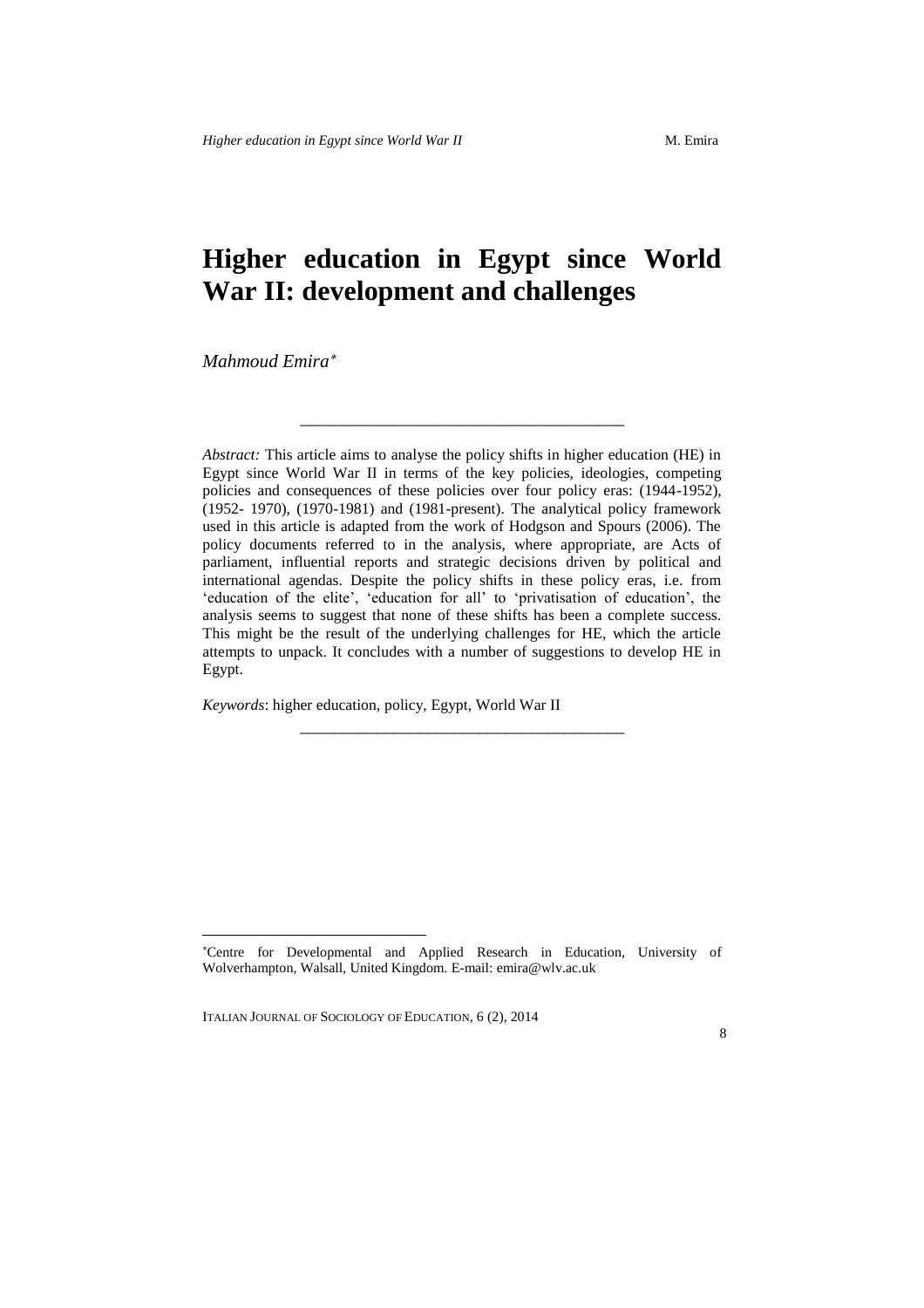# **Introduction**

Higher Education (HE) in Egypt refers to all types of academic, professional and technical education, which are offered at institutions like universities, colleges and institutes provided students enrolled have completed their secondary education and are 18 years old (Mina, 2001). In the current education system, there are 17 public universities, 51 public non-university institutions, 16 private universities and 89 private higher institutions. Of the 51 non-university institutions, 47 are Middle Technical Institutes offering two-year courses and four are Higher Technical Institutes offering four-five year courses (British Council, 2013). HE has a long history in Egypt. One of the oldest universities in the world is arguably 'Oan University', which translates into 'Sun/Heliopolis' in ancient Egypt (Mina, 2001). It is believed that worship of the sun flourished during that phase. Education continued at that university for about 30 centuries and some of its graduates were Amenhotep and Akhenaten, two of the most famous pharaohs of ancient Egypt. During the Islamic Era Al-Azhar university was established in Cairo, which became an Islamic university for the Muslim world. In 1917 the first state university in modern Egypt was built and in 1923 an independent university, which was founded at the beginning of the century (Hatem, 1980), and the first state university were joined and called the 'Egyptian University'. In 1923 the Egyptian university was attached to the Ministry of Public Knowledge. This public university then became the first official university according to the Royal Decree in 1925 (Sekran, 2001) and since then HE in Egypt went through a number of 'policy eras', which are discussed below.

The term 'political era' (Hodgson & Spours, 2006, p. 686) refers to a period of politics and policy-making framed by four major factors: a) underlying key policies b) ideology c) competing policies, which challenge the dominant ideology and d) the consequences of the key policies. The analytical policy framework is adapted from the work of Hodgson and Spours (2006). It takes into account the historical and contextual dimensions as well as the underlying ideological basis for political decision-making in each 'policy era' (Taylor *et al.*, 1997 cited in Hodgson & Spours, 2006) to examine the extent of policy interference in the highly centralised HE system (See conceptual framework below). The policy documents referred to in the analysis, where appropriate, are Acts of

ITALIAN JOURNAL OF SOCIOLOGY OF EDUCATION, 6 (2), 2014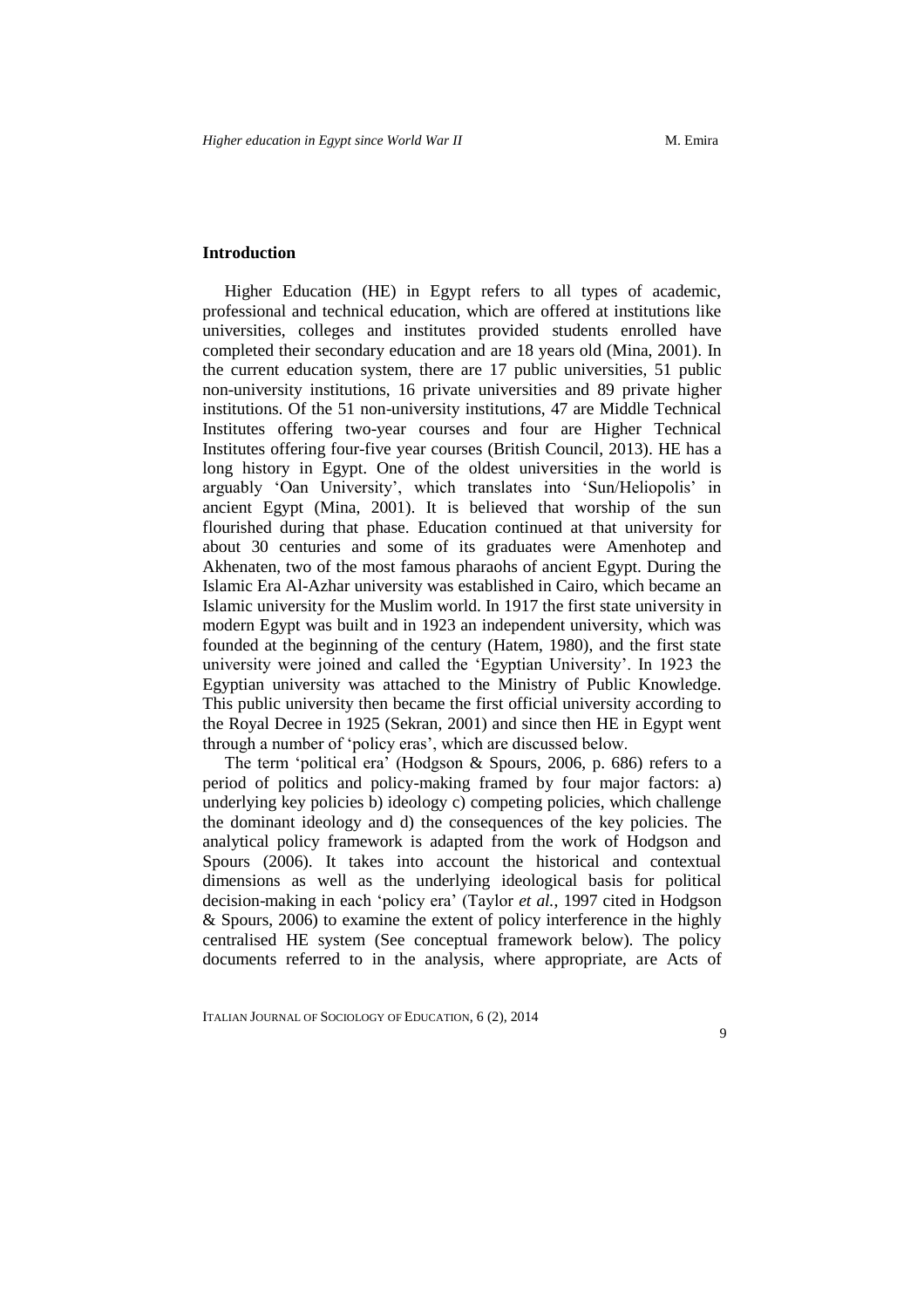parliament, influential reports and strategic decisions driven by political and international agendas.

# **The research questions**

Linked to the above four factors, the article aims to answer the following research questions:

- What *key policies*, and agents shaped the distinctive eras of Egypt's HE development from 1944 to the present?
- What were the *competing policies* to these policy eras, and why were they unsuccessful?
- What were the underpinning *ideologies* that shaped these policy eras?
- What were the *consequences* of the HE policies in each policy era and what were the relationships between these consequences and the past and following policy eras?

The conceptual framework in this article acknowledges: a) autonomy and role of the university b) the university's relationship with society to ensure their needs are met c) government policy, i.e. that minimises interference with university's role d) the identification of underlying challenges and the need to find ways to develop the HE system. This framework is represented in Figure 1.

*Figure 1. Conceptual framework*

|  | Development of higher education | • Identification of underlying challenges<br>. Ways to develop the system |
|--|---------------------------------|---------------------------------------------------------------------------|
|  | <b>Government policy</b>        | • Minimum intereference with<br>university's role                         |
|  | Society                         | • Relationship with university<br>· Society needs are met                 |
|  | University                      | • Autonomy and role                                                       |
|  |                                 |                                                                           |

The development of HE in Egypt went through a number of policy eras (Sekran, 2001) after World War II. These four eras reflect the country's

ITALIAN JOURNAL OF SOCIOLOGY OF EDUCATION, 6 (2), 2014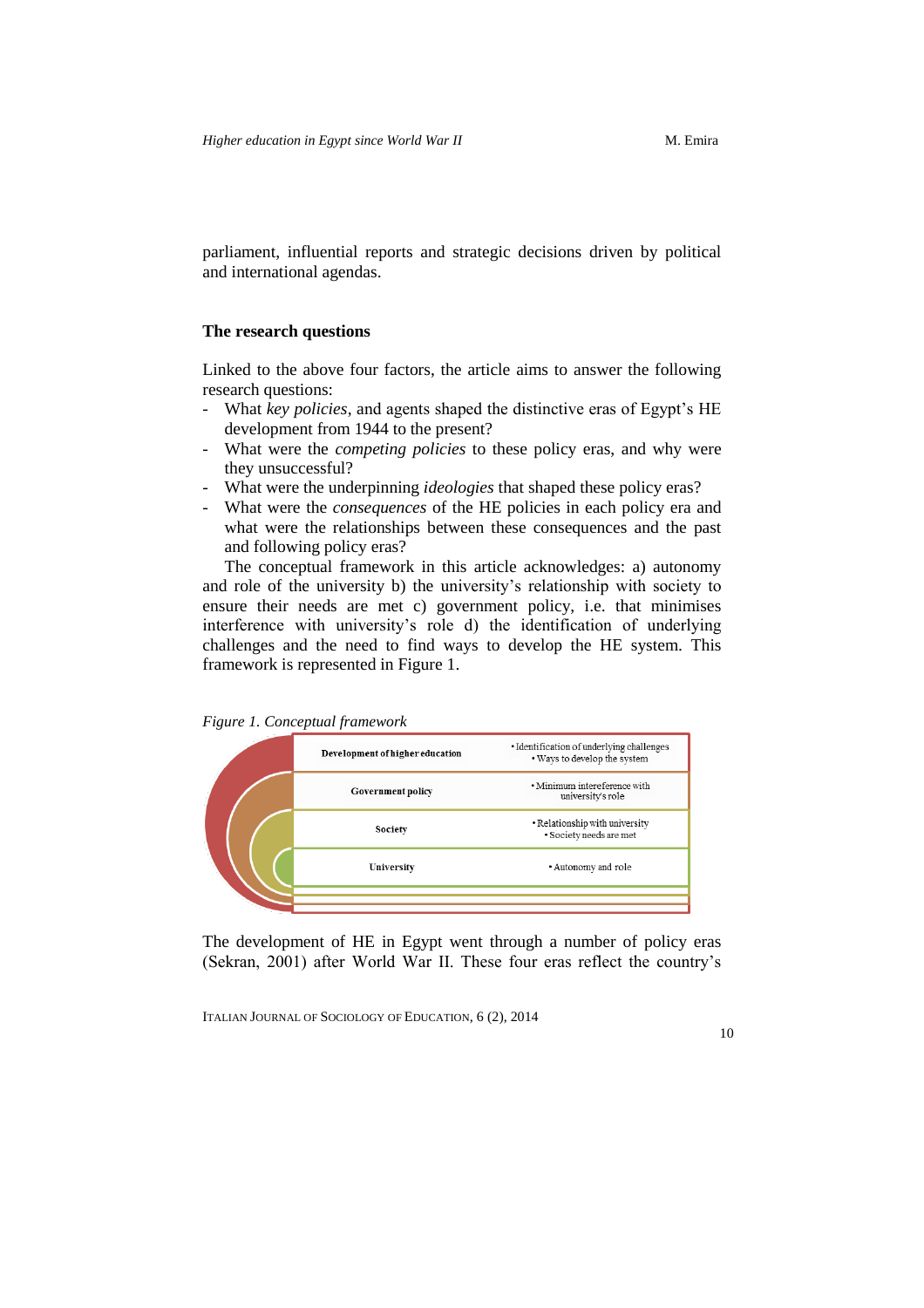socio-political context (Hatem, 1980).

#### **Policy era one: 1944-1952**

Egypt was a constitutional monarchy from 1922-1952 (Encyclopaedia Britannica, 2013a). Britain occupied Egypt in 1882 and in 1914 Egypt became a British protectorate before gaining independence in 1922<sup>1</sup> (Almanach de Saxe Gotha, 2013). During this policy era with the exception to the education of Al-Azhar (mainstream religious education) and small study circles in local mosques for teaching Arabic language and Holy Quran, education was called the 'education of the elite' because it had high fees, which not everyone could afford (MoHE, 1963). The majority of families at the time would hope their children gained an intermediate qualification to enable them to get a job to support them financially and be able to start their own family afterwards.

During the early days of the Egyptian university HE was funded by the public, which did not last long. Eventually funding was sought reluctantly through the government; it was believed this would impact on the University's autonomy (Sekran, 2001). The number of universities in this policy era was limited, but this started to grow later on to increase access to HE (OECD, 2010). In addition to one private university (the American University in Cairo), there were five public universities in Egypt at that time and were located in the capital Cairo and two of the biggest cities, Alexandria in the north and Assuit in the South (OECD, 2010). Also, student admission was not regulated centrally (MoHE, 1963) so students had the freedom to choose which university to go to. Each university had the autonomy to determine the number of students who could be offered a place (Hatem, 1980), regardless of the needs of society.

Universities operated through three hierarchical levels/councils: departmental, faculty and university, which are chaired by the most senior academic staff, dean of the faculty and vice chancellor respectively. Academic research was mainly individual and again there was no long-term

ITALIAN JOURNAL OF SOCIOLOGY OF EDUCATION, 6 (2), 2014

-

<sup>&</sup>lt;sup>1</sup> British forces finally withdrew from Egypt in 1954 (BBC, 2013a). However, Britain remained controlling Egypt after 1922, particularly the Suez Canal, along with France. This was the case until 1956 when Egypt decided to regain its control over the canal (National Archives, 2013).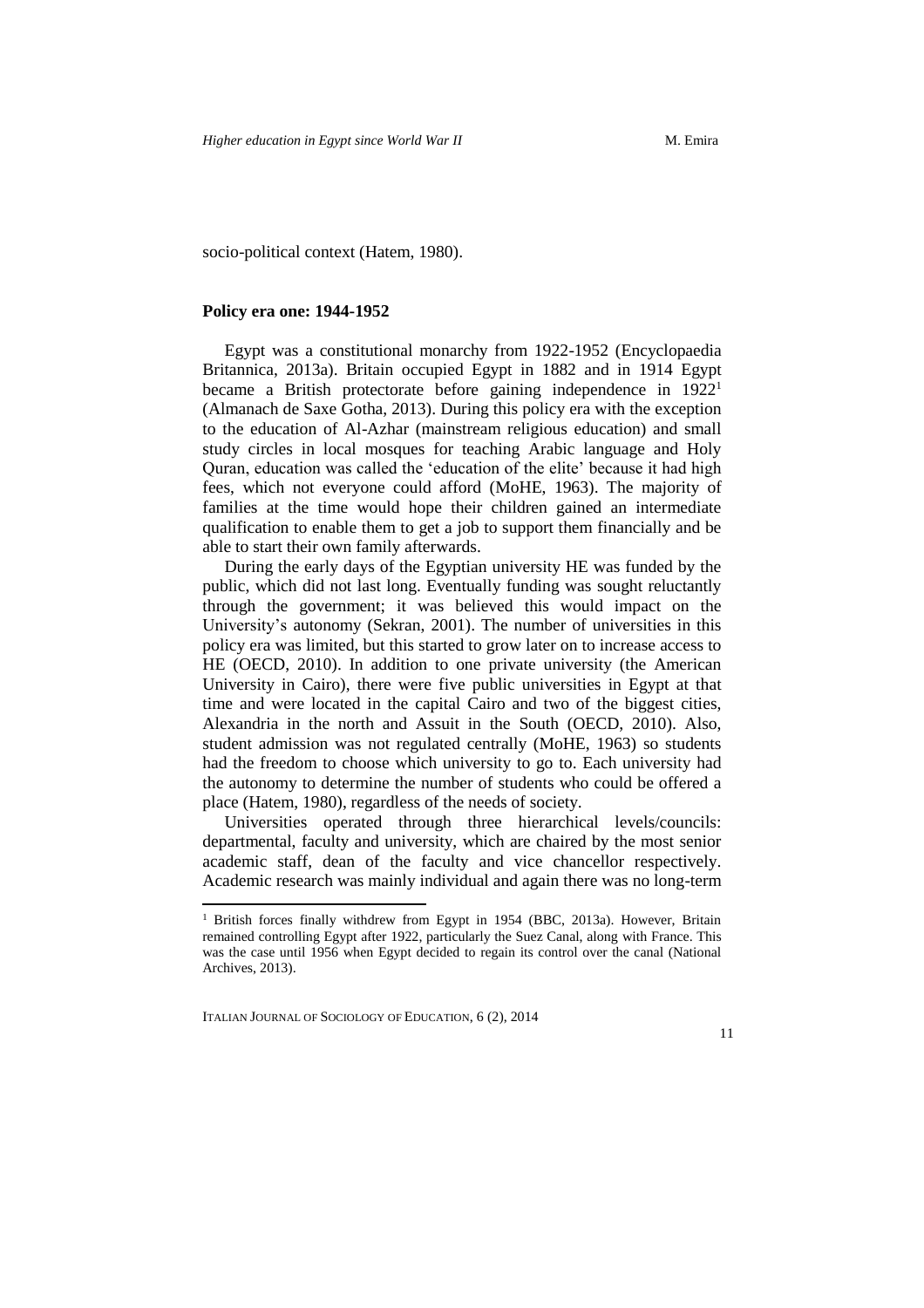plan/strategy for research in these universities, which was also publicly funded (Sekran, 2001). Universities were autonomous but distant from society and no links were established with society to respond to their needs, which contradicts the conceptual framework.

#### *Key policy*

'Education of the elite' had been in place during this policy era. Each university had its own regulations and full academic and financial autonomy and there was no national body or organisation responsible for development of HE or coordination between the universities. This was the case until 1950 when the Supreme Council of Universities (SCU) was founded following the royal Decree 496 (Hatem, 1980) to coordinate between universities.

#### *Competing policy*

The SCU was established as part of the Ministry of Education, which was responsible for education at all levels including HE. It was headed by the Minister of Education and comprised the deans and associate deans of all universities at the time (Hatem, 1980). Although the SCU took the responsibility for planning and development in HE, coordinating between universities, making effective use of the available resources and providing consultancy to the government (Hatem, 1980), the key actor was the government who had the final decision. This might have marked the beginning of policy interference in HE, which continued in the subsequent policy eras.

### *Ideology*

The British occupation drove the policy of 'Education of the elite'. Prior to this policy era and under the British occupation investment in education was reduced radically and "it has been suggested that this downscaling was partly designed to refashion graduates as *administrators* in the colonial bureaucracy and even to reduce the risk that potentially disruptive, educated, nationalist leaders might emerge to challenge the occupation" (Loveluck, 2012, p. 4, italics added). The British controlled Egypt and they educated their own and were not concerned with educating Egyptians, although the more affluent Egyptians were able to educate their children (Bush, 1990). Building universities is likely to emancipate society (Sekran,

ITALIAN JOURNAL OF SOCIOLOGY OF EDUCATION, 6 (2), 2014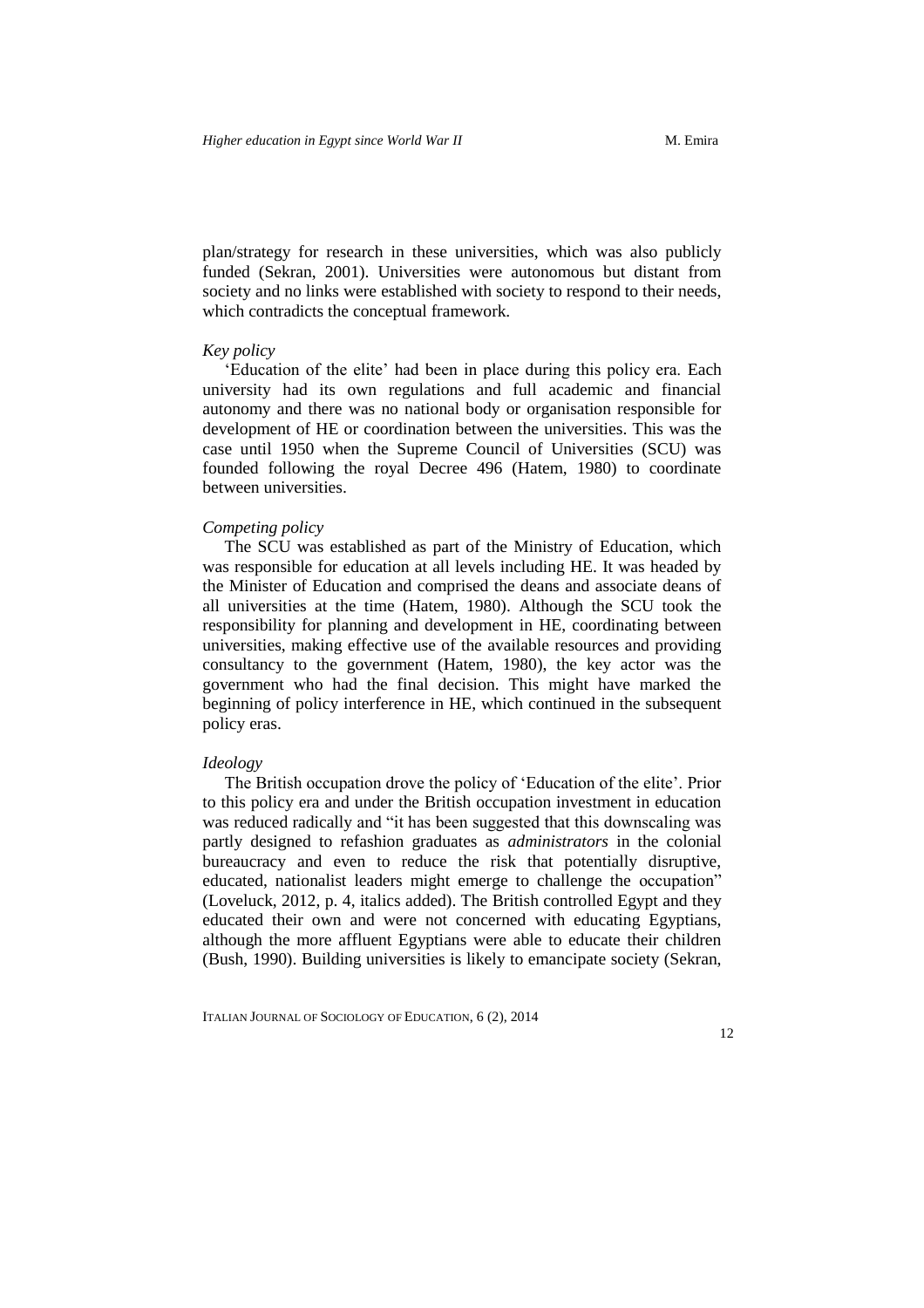2001) by spreading knowledge and creating generation of graduates who might start to question the status quo and rebel to gain their freedom. Therefore, education was not a 'priority' for the British coloniser (Tageldin, 2011, p. 155).

As mentioned above, there was no comprehensive plan about HE to guide universities about the number of students they could accept (Hatem, 1980) and whether or not they were meeting the needs of the labour market, which might have been the political ideology for establishing the SCU.

#### *Consequences*

During this policy era the tuition fee students paid to study subjects like social sciences was LE52 Egyptian Pounds=£5.2, which was less than the fees of science subjects such as medicine LE148=£14.8 (Cairo University, 2010). These fees may seem very low but when this is compared to the estimated minimum monthly budget of a family of six members for food and clothes at that time, which was LE0.44=£0.04, it shows that HE was an unaffordable option for the disadvantaged families (Cairo University, 2010). Universities might have had more autonomy during this period, prior to the establishment of the SCU, in comparison with the subsequent policy eras, but they didn't seem to have succeeded (i.e. being distant from society) in making better use of this privilege. However, policy began, i.e. through the SCU, (and would continue) to interfere in HE to support the new policy shift towards 'education for all' in the next policy era.

# **Policy era two: 1952- 1970**

The beginning of this policy era witnessed a revolution, which involved General Muhammad Najib, Colonel Gamal Abdel Nasser and Colonel Anwar Sadat who led a coup of the so-called Free Officers (FO) that brought to an end to the rule of the former King Farouk and his son Fu'ad II (BBC, 2013b) and turned Egypt into a republic. The presidency of Najib (BBC, 2013a) did not last long enough (1952-54) to make radical changes in the educational system. Therefore, the focus in this policy era will be on the policy of his successor, Nasser. The FOs, led by Nasser, formed the Revolutionary Command Council (RCC), which dictated policy to the civilian cabinet (Chapin Metz, 1990) and was in charge from 1954-56.

ITALIAN JOURNAL OF SOCIOLOGY OF EDUCATION, 6 (2), 2014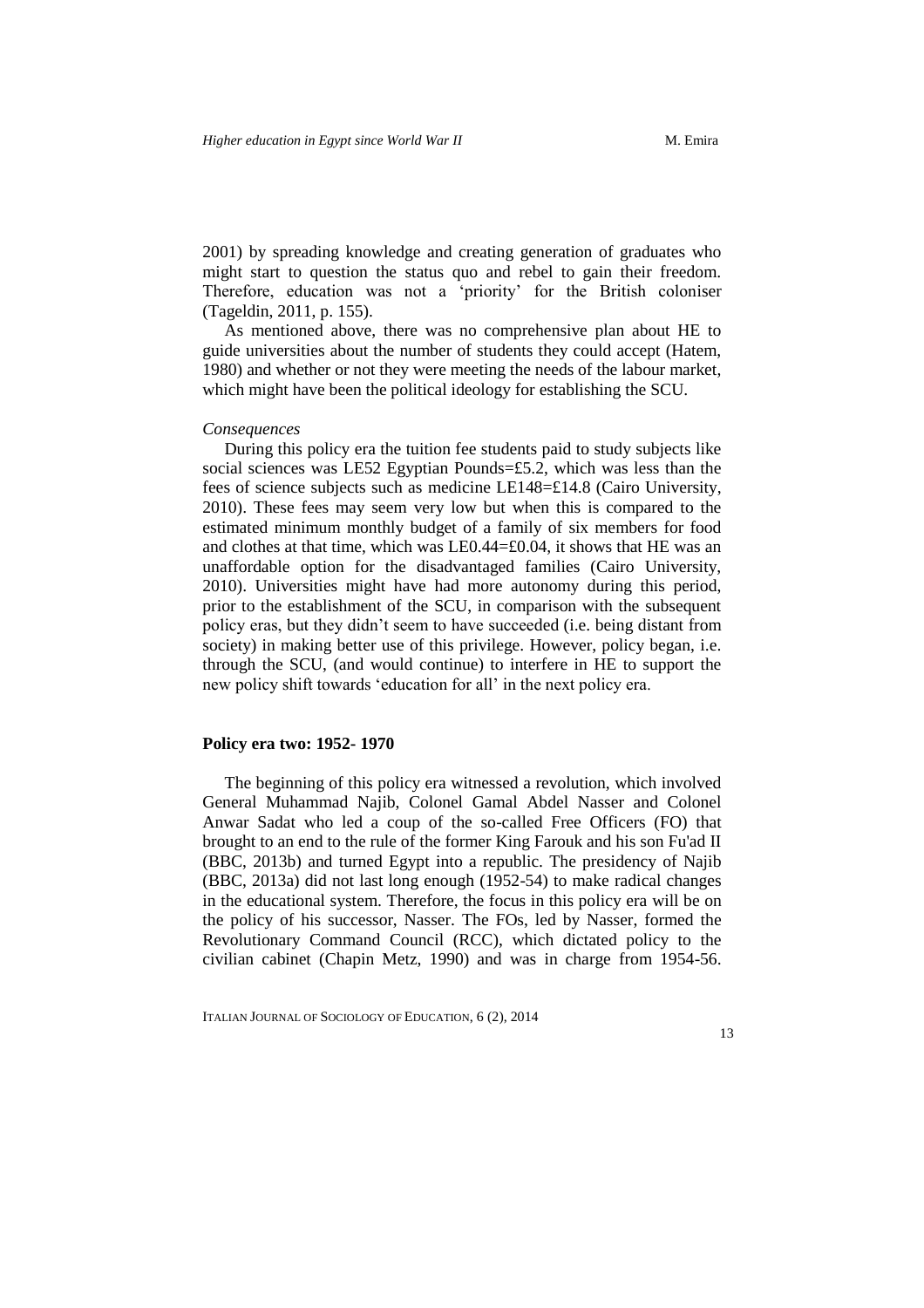Nasser then became the President from 1956 until 1970 (Encyclopaedia Britannica, 2013b) and initiated a socialist programme that established 'mass education'/'education for all'. Everyone was to receive an education free from first grade through to University, if they met certain standards, i.e. successfully passed secondary exit exam (thanawiya amma) (Buckner, 2012). Kamal Udeen Hussein, with support from Nasser, started to implement Nasser's vision by changing the name of the Ministry of General Education (wazaret alma'aref al-omoomeyyah) to the Ministry of Education. He believed that Egypt was suffering from illiteracy, which was the main tool that the British occupation used to achieve their aims, i.e. to maintain their power and control over their colony. On the other hand, Kamal Udeen Hussein was a strong believer in a motto of Taha Hussein, one of the most famous scholars at the time who was described as the dean of Arabic Literature, that education is like the air we breathe and the water we drink (State Information Service, 2013c). Therefore, everyone would have the right to be educated.

#### *Key policy*

Entitlement to free 'education for all' was stated in the Egyptian constitution of 1954: social rights which are comprised in chapter two of this constitution include citizens' right to free education (State Information Service, 2013b). Therefore, there was a need to build more universities to support the infrastructure and respond to the needs of the labour market in fields like engineering, medicine, science, agriculture, pharmacology and dentistry (MoHE, 1963), and not just create a generation of administrators as was the case in the previous policy era. On the one hand, to facilitate this process and the policy shift towards 'education for all', it might have been necessary to rely on the SCU. On the other hand, universities lost their autonomy and no longer had individual regulations eventually, which had been replaced by *national* regulations for their academic, administrative and financial matters following the 508 Act in September 1954 (Hatem, 1980). This was the first Act to regulate universities' practice that had been applied to all universities at that time. It was based on Ali Maher's report in 1953, which was a milestone in the history of Egyptian HE. This report stressed the importance of the university's role in the nation's development including the training of a skilled workforce, academic research and its right for intellectual autonomy. These recommendations in Maher's report

ITALIAN JOURNAL OF SOCIOLOGY OF EDUCATION, 6 (2), 2014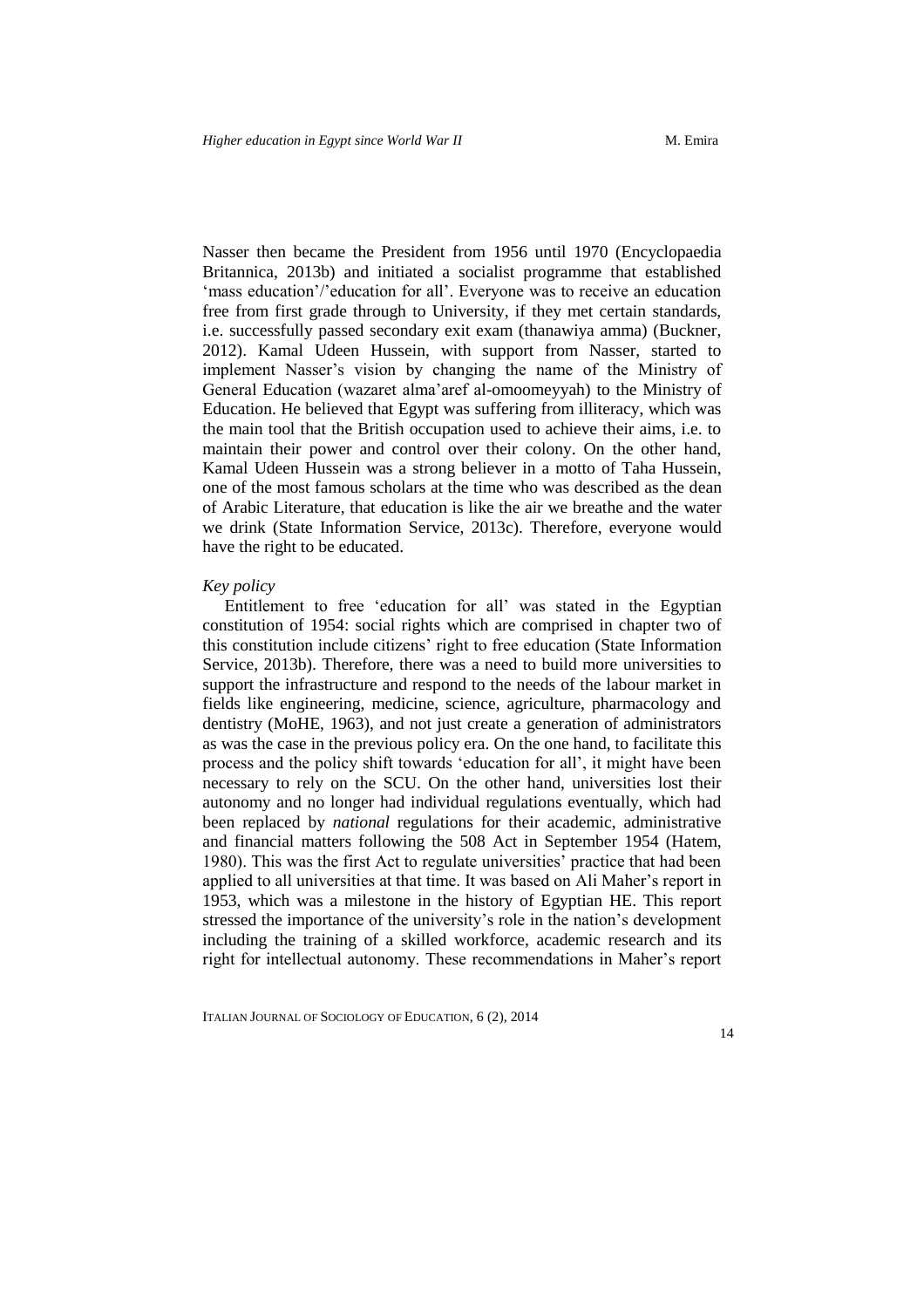were reflected in the 1956 Act about regulating universities' practice, the Covenant of National Work in 1960s and the public roles of the university in the 1972 Act. According to this Act, a university a) has the *sole* responsibility for HE and academic research, which serves its *community*. Its autonomy is *protected* by the government to ensure its ability to respond to the needs of society and labour market b) contributes to the advancement of knowledge and strengthens relations between academic groups and organisations nationally and abroad and c) provides the nation with suitably qualified specialists, technicians and experts in all fields, equipping them with a knowledge base and research skills. The conceptual framework supports much of this Act.

### *Competing policy*

Academic autonomy was supposed to be 'protected' by the above Act, but in reality it was undermined significantly. According to Lulat (2005, p. 132):

Egypt moved to exert political control over internal administrative and day to day operations of institutions by means of various legal decrees (e.g. Law no. 504 of 1954) where university autonomy was virtually obliterated…the university (and the higher education sector as a whole) was given a taste of the flavour of Nasser's understanding of the concept of university autonomy on September 21, 1954, when he forced the dismissal from the university of a motley group (in terms of political sympathies) of some sixty to seventy faculty – ranging from full professors to graduate teaching assistants- without any explanation. Even the curriculum was not out of bounds: Nasser insisted that all universities include in their curricula a national curriculum with mandatory courses in Arab socialism and allied subjects.

During this policy era the SCU was chaired by the most senior vice chancellor instead of the minister of education as was the case in the previously policy era (Hatem, 1980). Although this might suggest that the SCU was beginning to play an active role in developing HE in Egypt, they seemed to have very limited responsibility for long-term strategic planning and coordinating academic practice across Egyptian universities (Hatem, 1980). The minister of education in Nasser's government stressed that nationalism and education go hand in hand. They both teach independence and education creates an upward progress for the masses whilst at the same time being controlled with students who challenged in a democratic way

ITALIAN JOURNAL OF SOCIOLOGY OF EDUCATION, 6 (2), 2014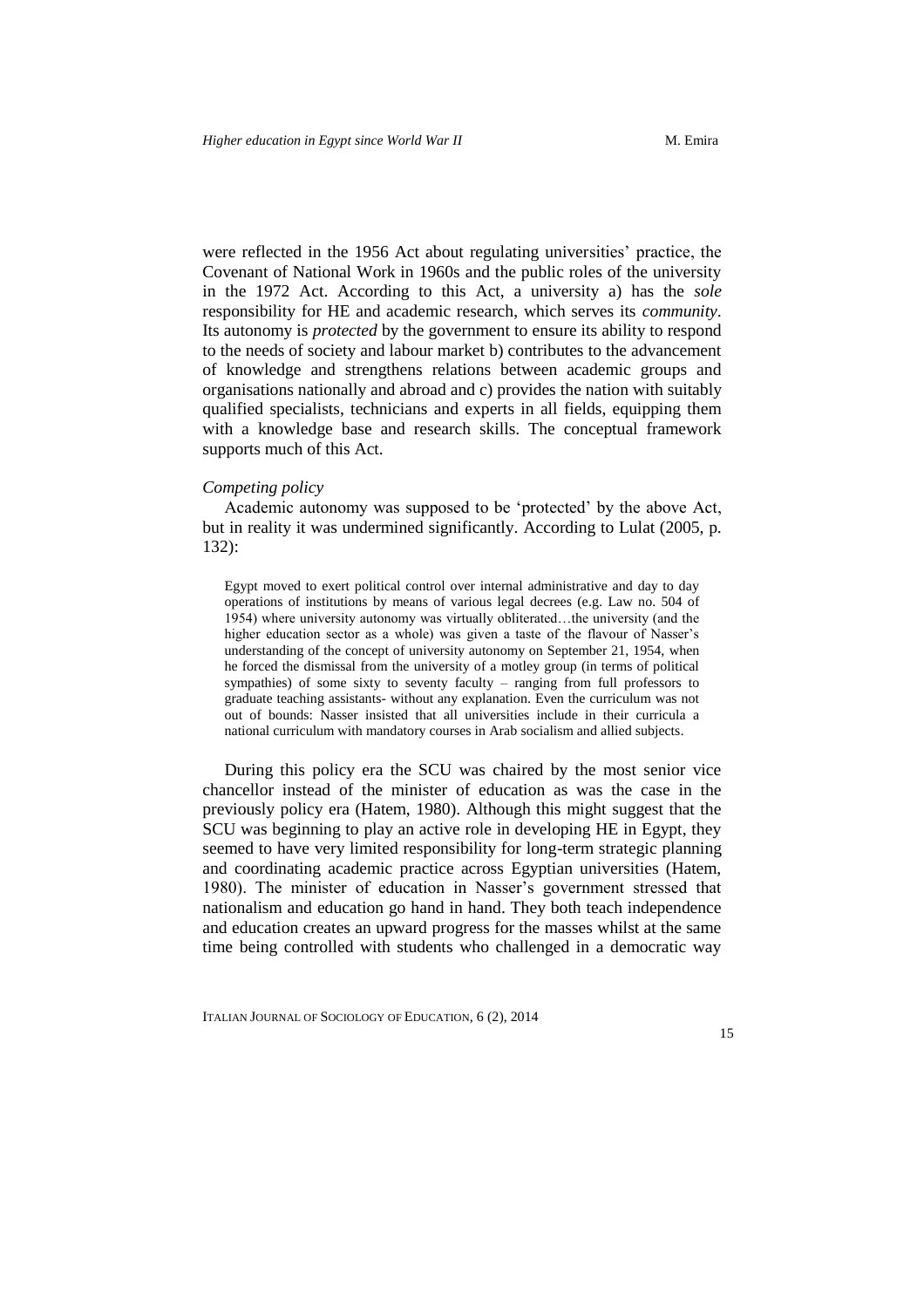being arrested and manipulated (See the ideology section below). New HE policy (Education for all) was implemented that promoted free education to develop citizens for a modern Egypt, whilst at the same time controlling everything students learned. Students were supposed to be free to develop critical minds and to develop civic engagement, whilst being arrested for such civic engagement. Also, despite the essence of the 1952 revolution and purpose of HE were to increase access to university, which is "meritocratic, as admission is granted to only most academically gifted students, regardless of the family's ability to pay…[this may] have opposite implications for equality of access" (Buckner, 2012, p. 3). This might have contributed to replicate human capital but not to genuinely increase equality of access, which might suggest this admission strategy was not entirely successful in this regard.

#### *Ideology*

Egypt signed on the "Universal Declaration of Human Rights in 1948, thus agreeing on all the human rights it encompasses", including education (NCERD, 2001, p. 7). This might have contributed to the rationale for adopting this 'mass education' policy. In line with the Human Rights agreement, the main aims of the revolution were to achieve social justice, equality and free access to education (MoHE, 1963). Officials expected these policies to increase inclusiveness as enrolments grew (Cupito  $\&$ Langsten, 2011). In addition, 'education for all' might be "derived from the theory of human capital…where education was viewed as an investment item and not as a consumption item in national budgets" (Lulat, 2005, p. 134). The promotion of this policy might be a step towards "keeping with projections of human capital needs" (Lulat, 2005, p. 131).

There might be two reasons for the regulation of universities' practice. The first reason, as mentioned above, was perhaps to ensure equality and access to education in terms of student admission and coordinate between the increasing numbers of universities. Nasser realised that building modern Egypt relied on establishing an up to date strong education system similar to other systems in the world after the end of World War II and hence the need to build more universities to increase access to HE (OECD, 2010) and meet the needs of society. However, for Nasser, this was perhaps more than increasing inclusiveness in education. Therefore, the second reason might be to strengthen his 'control' over universities, which

ITALIAN JOURNAL OF SOCIOLOGY OF EDUCATION, 6 (2), 2014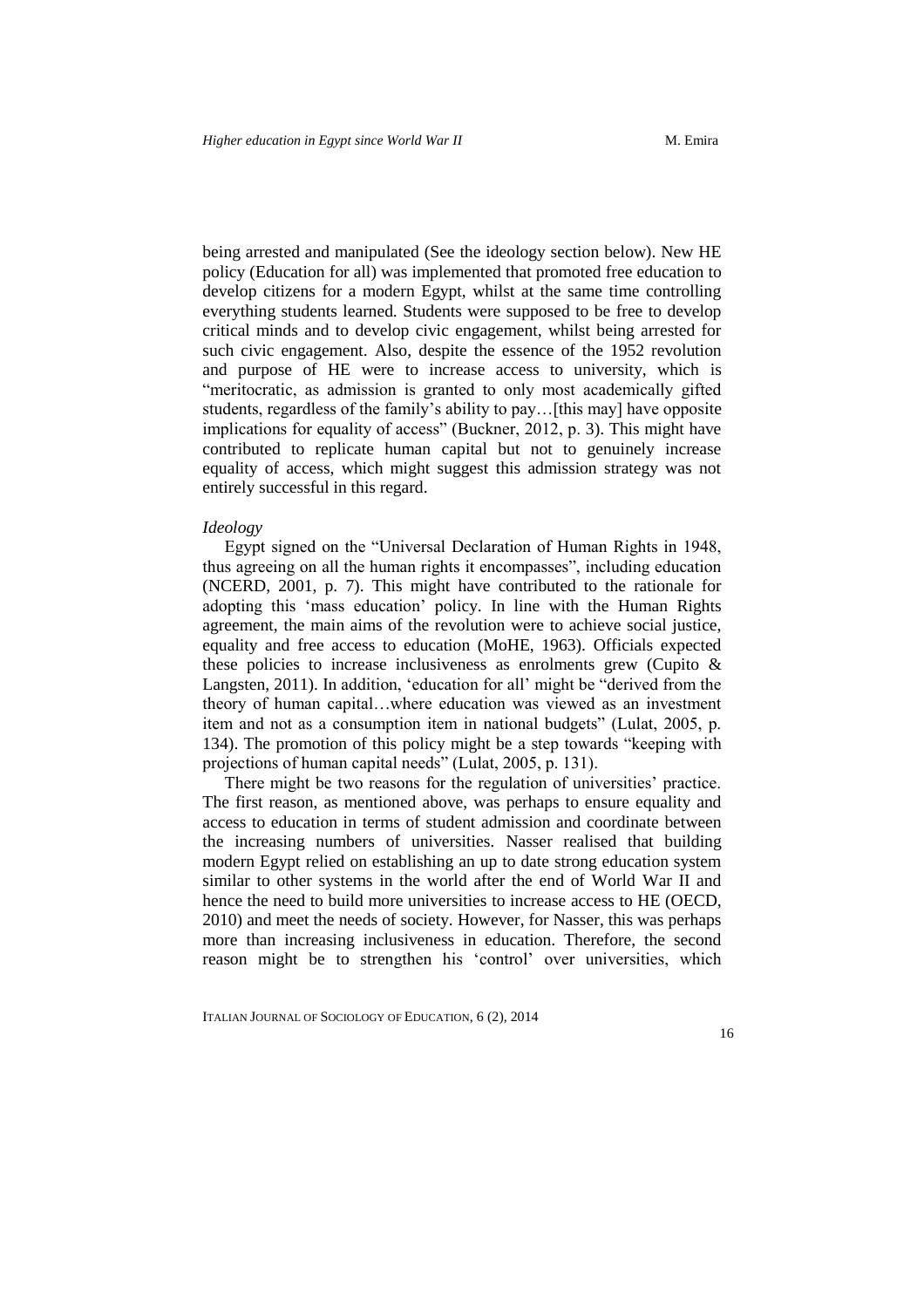continued to operate through the same three levels referred to above. To understand what might be regarded as Nasser's political ideology for doing so, there is a need to see the bigger picture of his rule.

At the beginning of this policy era in 1953 he established a political organisation called 'Liberation Body' described as the 'first mass political party' (Danielson, 2007, p. 30), which marked the end of multiparty in Egypt (Al-Ahram Newspaper, 2002). This act seemed to suggest two things. First, Nasser might have wanted to 'control' the political life in Egypt by resolving all the existing political parties (State Information Service, 2013a), although Article 30 of the 1954 constitution states that Egyptians have the right to form parties without notification or permission as long the means and ends are peaceful and are based on the democratic principles of the constitution (State Information Service, 2013b). This might imply that university students, just like politicians, would be deprived of their right to take part in political activities such as joining/forming a political party while at university. The small number of universities in the previous policy era might mean that students from other parts of Egypt might be able to meet in Cairo and Alexandria and therefore any political event/activity against Nasser's government in these universities were likely to spread out in Egypt. As such any demonstration or uprising might escalate to students' home cities and towns. For this reason it might have been necessary to strengthen his grip over HE. Second, Nasser might have wanted to 'protect' the political life by ensuring the avoidance of political parties like the 'Free Democratic Party' and the elite party of the 'Nation' (Ummah), which existed before 1919 and were loyal to the British occupation (State Information Service, 2013b).

His control over universities might be reflected further in the shift in financing HE. In other words, HE in the previous policy era was independent and funded by the public whereas in this policy era it was controlled, regulated and funded by the government (Sekran, 2001). Despite the establishment of the SCU, which had very limited responsibilities as mentioned above, HE was the responsibility of Nasser himself because he knew the start of any revolution or demonstration would take place in Egyptian universities, which were "hotbeds of political activity and ideological contestation" (Cook, 2012, p. 84).

The student political movement was not something new in Egypt. Nasser and the FOs were "well aware of recent Egyptian history.

ITALIAN JOURNAL OF SOCIOLOGY OF EDUCATION, 6 (2), 2014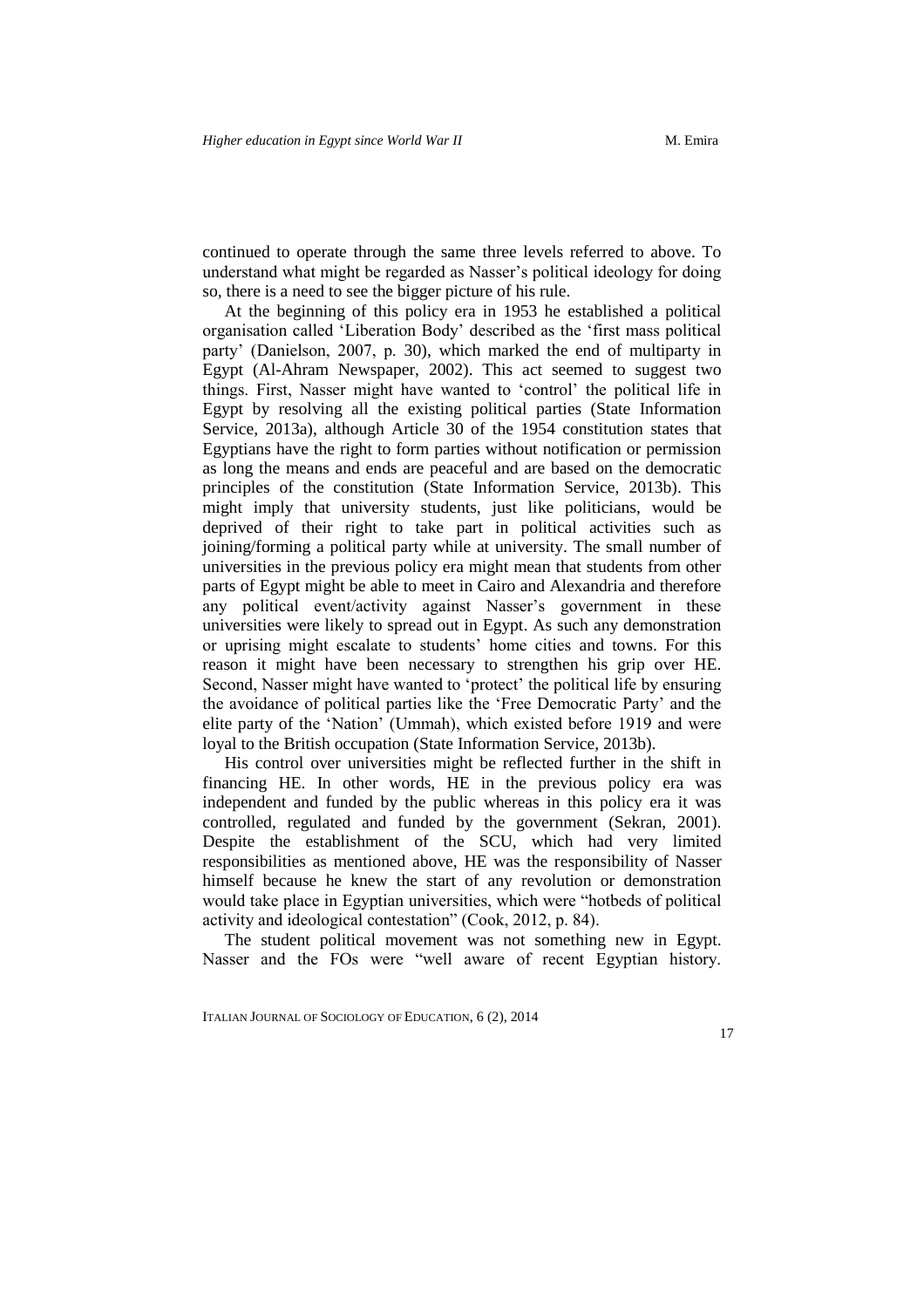University and secondary students had been politically active from the 1919 nationalist revolution [i.e. against the British occupation] through the parliamentary period [i.e. from 1923-1952] and remained so" (Cook, 2008, p. 81). Not only did university students protest against the British occupation, but they also "staged demonstrations against military rule" of the FOs (Qalb-i-Abid, 2009, p. 17). The student political movement consisted of Muslim Brotherhood, Young Egypt and the Communist movement who "were the main challenges faced by [Nasser's] regime. It was also these groupings which supplied the student movement with its active core" (Abdalla, 2008, p. 21). Therefore, part of Nasser's ideology was to control students especially in HE through a few 'manipulation' strategies. First, the "depoliticalisation of students was conducted through the creation of campus organisations dedicated to supporting the regime and a conscious effort to draw young people into activities that were geared more toward youth welfare and sports instead of politics" (Cook, 2012, p. 83). Second, there were "repressive measures [e.g. University Guard] to keep student opposition activists under constant surveillance and threat" (Cook, 2012, p. 83). Despite all the restrictions imposed on political activities, following the defeat in the Tripartite Aggression or Suez War in 1956 through 1966 (BBC, 2013a), students' rebellion began to emerge (Cook, 2012) and their "prospective political significance became clear" (Abdalla, 2008, p. 21).

#### *Consequences*

The essence of the 1952 revolution started to emerge clearly and to be reflected in the education sector during Nasser's presidency both academically and politically.

Academically, there was as increasing number of university students and graduates following Nasser's policy of free 'education for all', which was one of the main principles of the revolution. The number of registered doctors increased by almost 70% (Danielson, 2007). This was facilitated by the significant reduction and then elimination of university fees (MoHE, 1963). In 1954 the numbers of students who were studying social sciences and science were 35946 and 18143 respectively with a ratio of nearly 2:1 (Hatem, 1980). To ensure equal opportunities for all applicants, this was one of the goals of the revolution; applications were assessed against transparent criteria and approved nationally before a decision was made

ITALIAN JOURNAL OF SOCIOLOGY OF EDUCATION, 6 (2), 2014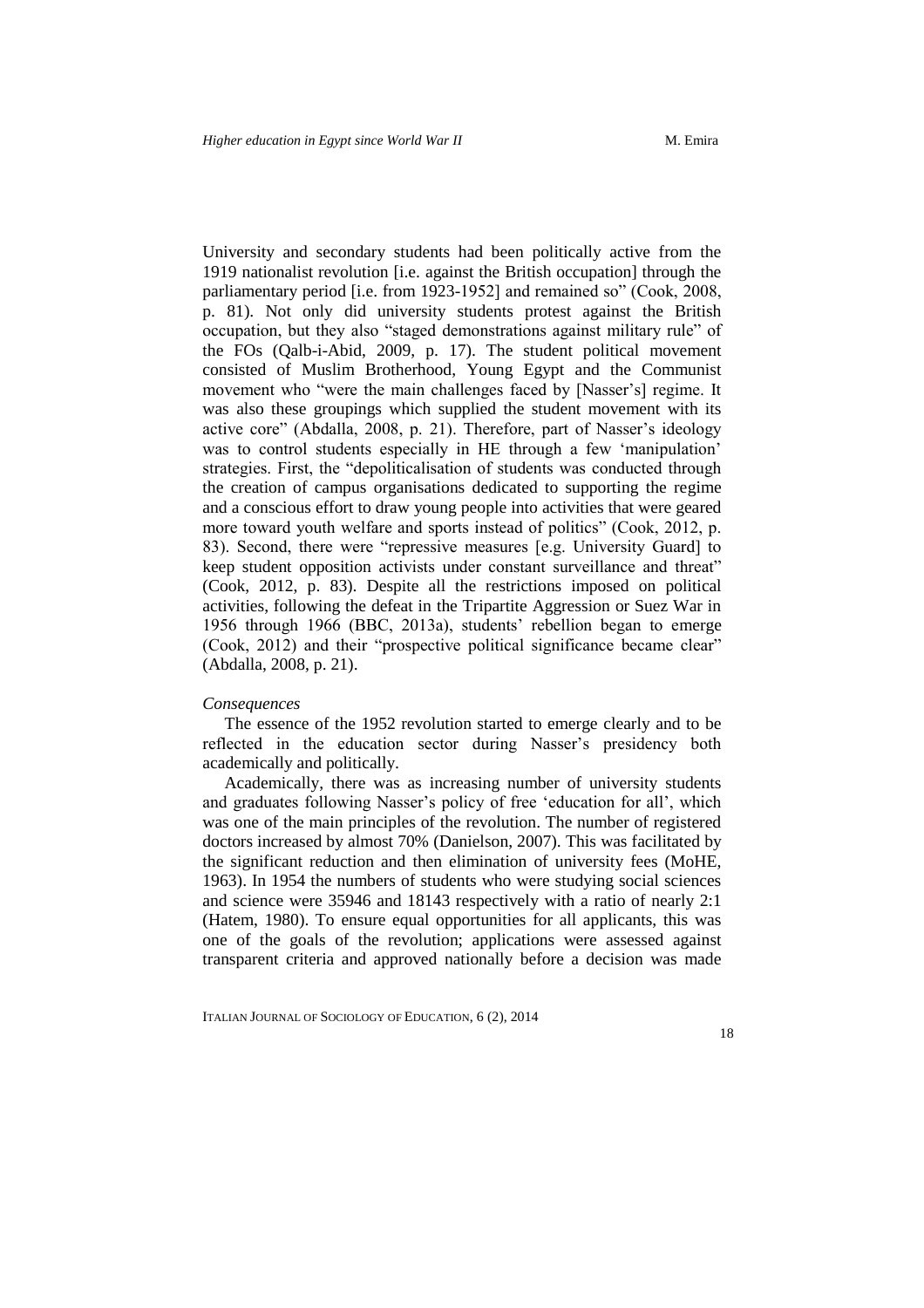about choice of which degree and university for students. However, the suitability of this admission strategy was questioned above, i.e. despite the shift towards increasing student's access to higher education, this might not have been achieved fully due to the meritocratic admission strategy.

Academic research was still individual but there were attempts to do more applied research to serve the local community (Hatem, 1980). However, it might be argued these attempts were 'embryonic' due to the lack of long-term strategic planning between universities. Further to the severe lack of autonomy mentioned above, restrictions were imposed on international scholarships to certain countries such as France, Britain and the United States for two reasons. First, there were tense relationships between Egypt and these countries. Second, there was a growing harmony between Nasser and the Eastern bloc led by the Soviet Union (Barari, 2009). Therefore, academics were more likely to get scholarships in the Soviet Union and other Eastern European countries, which might raise questions about the success of democratisation of education, as one of the principles of the 1952 revolution, in relation to what and where students could learn.

Politically, in addition to controlling the political life and HE in Egypt, Nasser wanted to extend his grip in these two areas in other Arabic countries too. In 1955 a campus of the University of Cairo was built in Khartoum, the capital of Sudan. Similarly, following the union between Egypt and Syria in 1958 university regulations in both countries were adjusted to facilitate the coordination between universities (Potter, 1962; Hatem, 1980) and reflect Nasser's political agenda of pan-Arabism. Nasser "wanted Egypt to lead the Arab world against what was widely believed to be the West's ill-intended designs on the Middle East" (Cook, 2012, p. 75). In February 1958, Syria, under the leadership of the Baʿth Party of which Nasser was president, gave up its sovereignty to become the Northern Province of the United Arab Republic, (i.e. Egypt and Syria), for the following three and a half years (Encyclopaedia Britannica, 2013c).

Whilst the above policies of Nasser in this policy era might have succeeded in attempting to increase access to HE, the number of graduates and meeting the needs of society, his policy until his death in 1970 (BBC, 2013a) of controlling academia and the curriculum, minimising their academic autonomy and depoliticising the universities might have counteracted these positive outcomes.

ITALIAN JOURNAL OF SOCIOLOGY OF EDUCATION, 6 (2), 2014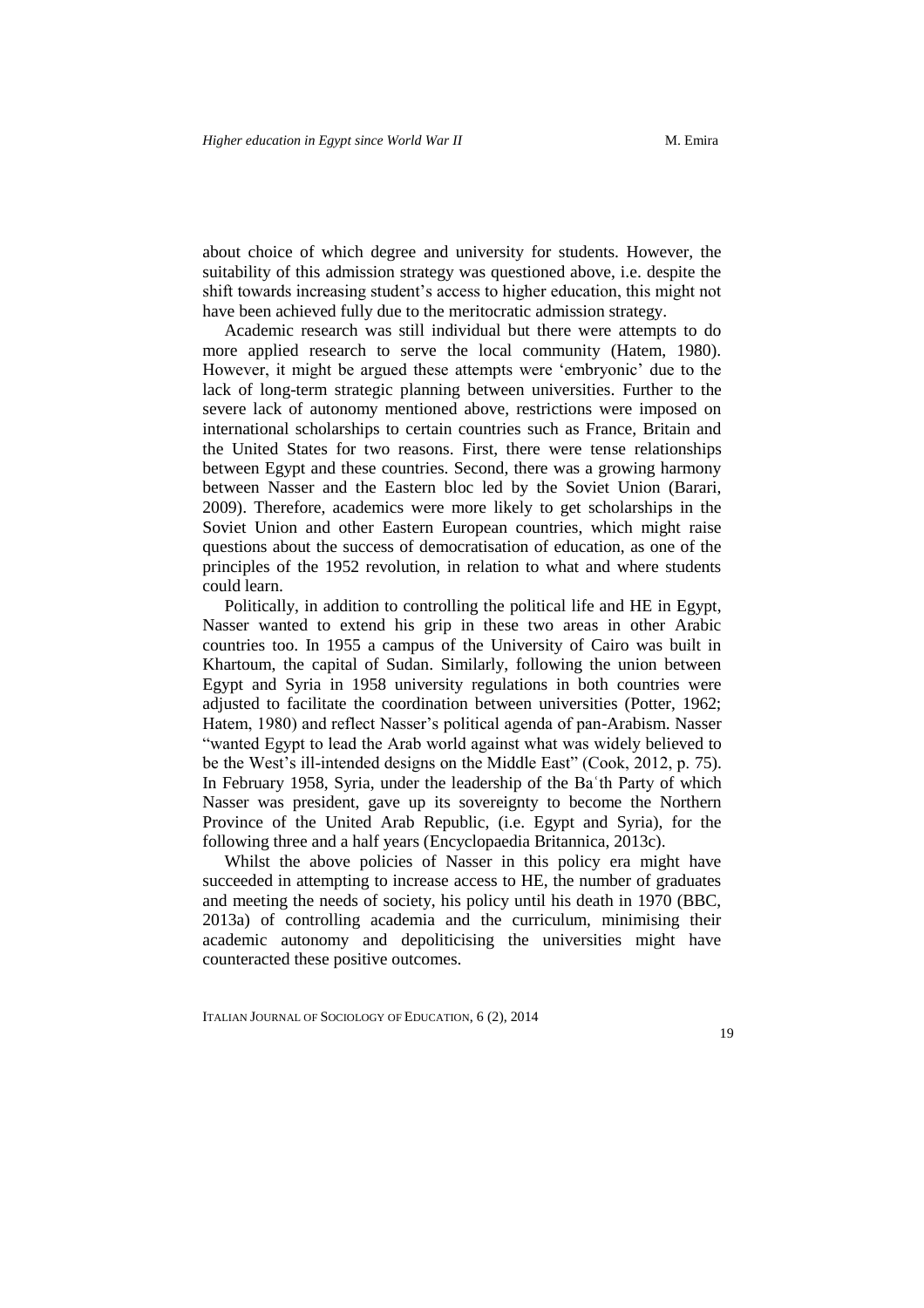### **Policy era three: 1970- 1981**

This policy era was marked by another military regime of Anwar Sadat, who was one of the original members of the FOs and became the president of Egypt (1970-1981). University education continued to expand in the 1970s through to the mid 1980s, despite the deterioration in the economy (discussed in more detail in the next policy era) and public spending on education for two reasons. First, the continuing "Arab-Israeli confrontation forced Egypt to spend approximately forty percent of its 1975 budget on arms" (McLaughlin, 1978, p. 886). The second reason was the external debts (Fan, Al-Riffai, El-Said, Yu, & Kamaly, 2007). Unlike the Socialist programme of Nasser's regime in the previous policy era, the foundations of liberalisation of the economy were laid in 1974 "to open up the economy to foreign investment and protect investments against nationalisation and confiscation" (Licari, 1997, p. 13). To assist the economic crisis Egypt had to ask in January 1977 the International Monetary Fund (IMF) for financial support, which was agreed on a condition that Egypt would raise taxes and reduce subsidies, which led to riots in the same month by "the unhappy working masses and the students" (Feiler, 2003, p. 193). Although these planned reforms were cancelled, the government had to resort to a bigger budget deficit to avoid political instability (Feiler, 2003).

#### *Key policy*

Despite initiating the policy shift towards the 'privatisation'/liberalisation of the economy, the "core elements of higher education policy…. did not and has not marked a major change; rather the policies adopted during Nasser's time have for the most part continued, most especially in terms of access" (Lulat, 2005, p. 134). The policies of meritocracy were still in place, as stated in the 1954 constitution, which might not be entirely fair in terms of access as mentioned above. Changes during this era resulted from the 49 Act in 1972, which had its roots in the  $2<sup>nd</sup>$  policy era when the academic practice in all Egyptian universities were regulated (Hatem, 1980) by Sadat to that of his predecessor, which would interfere in HE, continued during this era. For example, discussions in lectures were monitored, faculty appointments and academic research were inspected, and government authorities and their appointees controlled faculty participation in outside activities (Mills, 2008).

ITALIAN JOURNAL OF SOCIOLOGY OF EDUCATION, 6 (2), 2014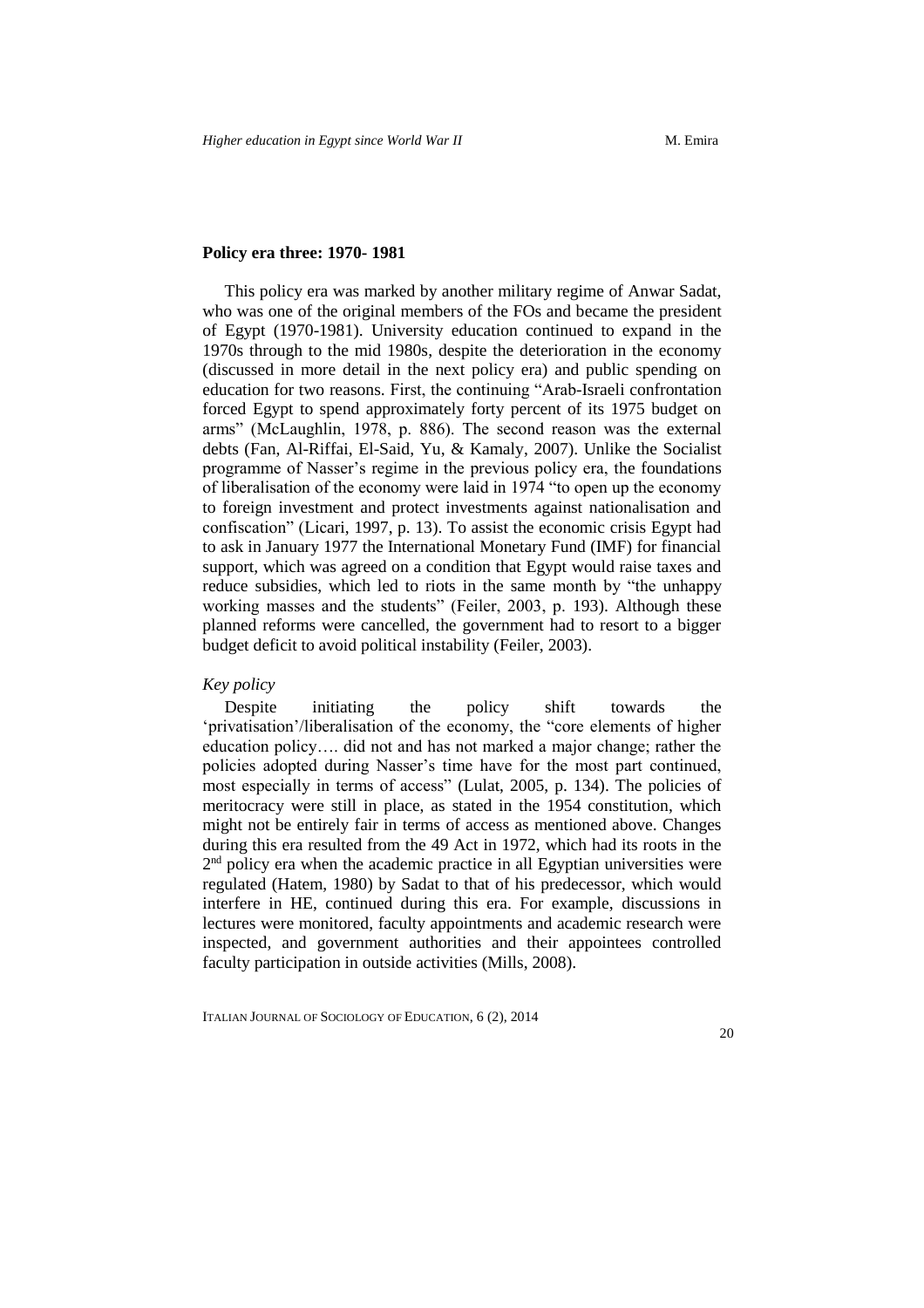# *Competing policy*

Despite the economic crisis, performance-related pay was introduced (Hatem, 1980) in relation to the number of teaching hours, which might be an example of the misallocation of resources. The performance-related pay was a double-edged sword. On the one hand, it might have supported universities to cope with the increasing number of undergraduates as well as improving the financial status of academics. University enrolment "increased nearly 3.5 times between 1971 and 1984 with most of the growth occurring in the 1970s" (Richards, 1992, p. 110). On the other hand, engagement of academic staff in research, postgraduate studies and academic writing started to diminish (Hatem, 1980). The lack of academic autonomy, even though it should have been 'protected' by the 1972 Act, might have also contributed to the weakening of academic research. It may not be surprising to know that student enrolment in postgraduate studies dropped from 16% to 10% of the total number of undergraduates (Hatem, 1980). Paying more attention to undergraduate studies is likely to replicate human capital probably quicker, and this might explain the causes of the drop in postgraduate studies, the economic crisis and funding and lack of academic freedom to conduct research.

#### *Ideology*

During this policy era in Egypt, Sadat, who had to cope with a severe economic crisis after Nasser's death in 1970, started to open the Egyptian economy to foreign investment with his "Open Door Policy" (infitah)" (Hartmann, 2008, p. 17). In fact, there was a "worldwide tendency towards economic privatisation [which] gained momentum in the 1970s" (Hartmann, 2008, p. 17). Therefore, Sadat adopted this 'open door' policy through which Egypt "would reorient away from the former Soviet Union" and become "a client state" of the United States (Lulat, 2005, p. 134). Also, borrowing money from the World Bank might be another reason for this close relationship with the United States.

#### *Consequences*

The increasing cooperation between Egypt and the United States started to impact on "the academic culture (textbooks, U.S.-inspired research agendas, scholarly exchanges, student culture, etc.)" of Egyptian universities (Lulat, 2005, p. 135). This might have led to more interest in

ITALIAN JOURNAL OF SOCIOLOGY OF EDUCATION, 6 (2), 2014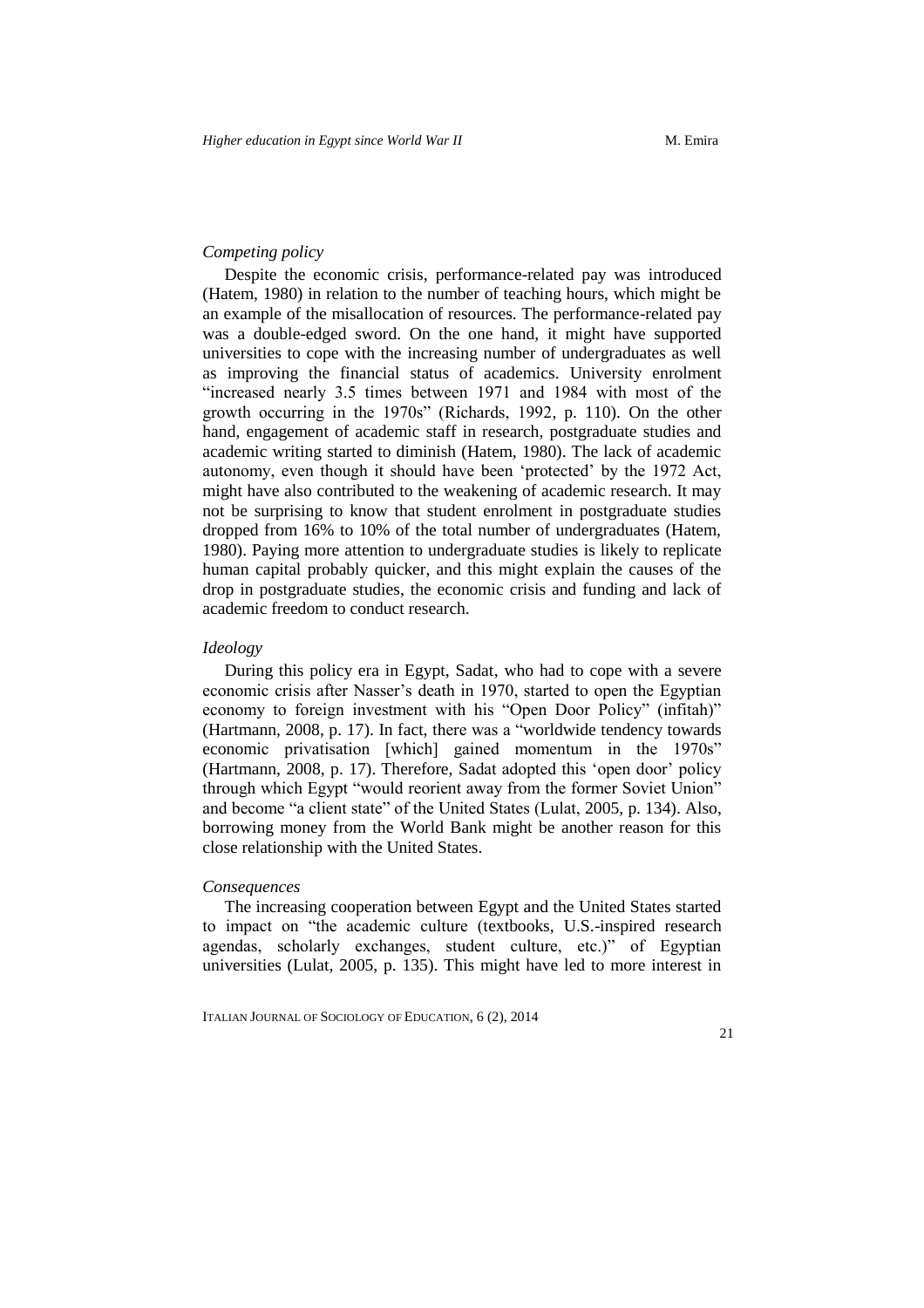applied research and forming closer links with the rest of society (Hatem, 1980). Although doing academic research that 'serves' the university's community is stated in the 1972 Act, this might have been enhanced as a result of Egypt's close relationship with its new ally. There was expansion in sending academic staff for research scholarships abroad. Unlike Nasser, students and professionals were sent "*mainly* to the US, England and France to receive training" (Feiler, 2003, p. 59, italics added). In relation to changes in student culture, students were represented in conferences and actively involved in planning their social and sport activities and started to revive their political role which led to "a new kind of student political activism…. the rise of Islamism in Egypt" (Lulat, 2005, p. 135).

According to Hatem (1980), one of the changes in terms of planning in HE and coordination between Egyptian universities was the establishment of the National Council for Education, Academic Research and Technology. The Ministries of Education and Higher Education were combined in one ministry, which was called the Ministry of Education. Also, perhaps to counteract the 'diminishing' role of research, which was mentioned above: a) two councils were established in every university- one for undergraduates and another for postgraduates and research and b) that universities should have two associate deans instead of one: one for research and postgraduate studies and another for undergraduate studies (Hatem, 1980). Another change was related to university's hierarchical structure. They started to operate through four levels: departmental, faculty, undergraduate and postgraduate councils led by associate deans, and university levels. Although it might be useful to operate through different levels when planning (e.g. to ensure gradual and well-thought planning), this could lead to a more bureaucratic structure (Hatem, 1980) in a system where policy interferes with academic practice. There might have been some progress in this policy era, as a result of the relationship with the US and its impact on academic practice. However, the majority of Nasser's policy remained intact during Sadat's presidency and therefore the latter's policy might not be considered successful as it continued to undermine the autonomy of HE.

ITALIAN JOURNAL OF SOCIOLOGY OF EDUCATION, 6 (2), 2014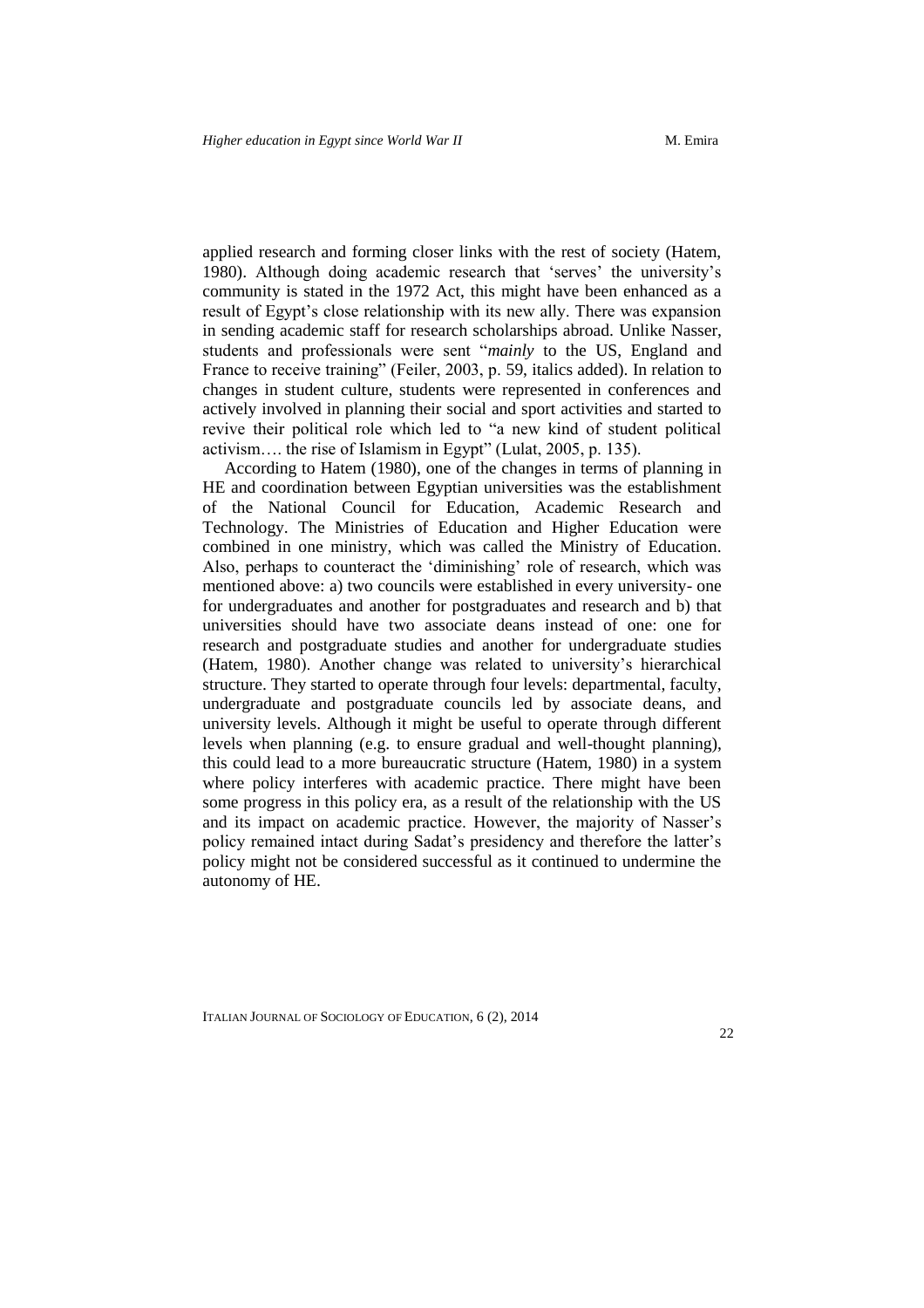# **Policy era four: 1981-present**

In this policy era, Egypt was under another military regime of Hosni Mubarak for 30 years until he was ousted on  $12<sup>th</sup>$  February 2011 following a peaceful revolution on  $25<sup>th</sup>$  January in the same year (BBC, 2011). Although it has been two years since then, there has been political instability and frequent strikes. According to a report by the Egyptian Centre for Social and Economic Rights (ECESR) in 2012, Egypt witnessed 1,969 protests by workers in the government, public and private sectors, which is one of the highest levels of social struggle worldwide (Al-Ahram Newspaper, 2013). This makes it difficult to analyse in much detail the development of HE between 2011-2013. Therefore the majority of the analysis of the policy during this final era will focus on the period of Mubarak's presidency, i.e. 1981-2011. To start with, the "tightly-controlled administrative system and rigid government regulations under which all higher education institutions operate" have been maintained (OECD, 2010, p. 39). In terms of the gravity of undermining academic autonomy, the next quote from a 2005 report from Human Rights Watch, the nongovernmental organisation states: "The assault on academic freedom is more subtle, but more extensive than the headline cases indicate. Repression by government authorities and private groups has affected every major component of university life, including the classroom, research, student activities, and campus protests" (Human Right Watch, 2005, p. 2). Moreover, according to the Socialist studies centre in Egypt (1998), education policies, from the mid 1980s, did not seem to be in favour of students from low socio-economic background.

#### *Key policy*

The 'privatisation of education' was well established in this policy era; in the mid-1980s Egypt faced an economic crisis "caused essentially by a decline in oil prices" (Diana, 2009, p. 1). This led Mubarak to "adopt economic reform policies in line with the macroeconomic stabilisation programs and structural adjustment demands of the World Bank it might be useful to link the role of the World Bank with the developing relationship between Egypt and US and the International Monetary Fund (IMF), which might be linked to the developing relationship between Egypt and US. These reforms included the reduction of subsidies, the partial abrogation of

ITALIAN JOURNAL OF SOCIOLOGY OF EDUCATION, 6 (2), 2014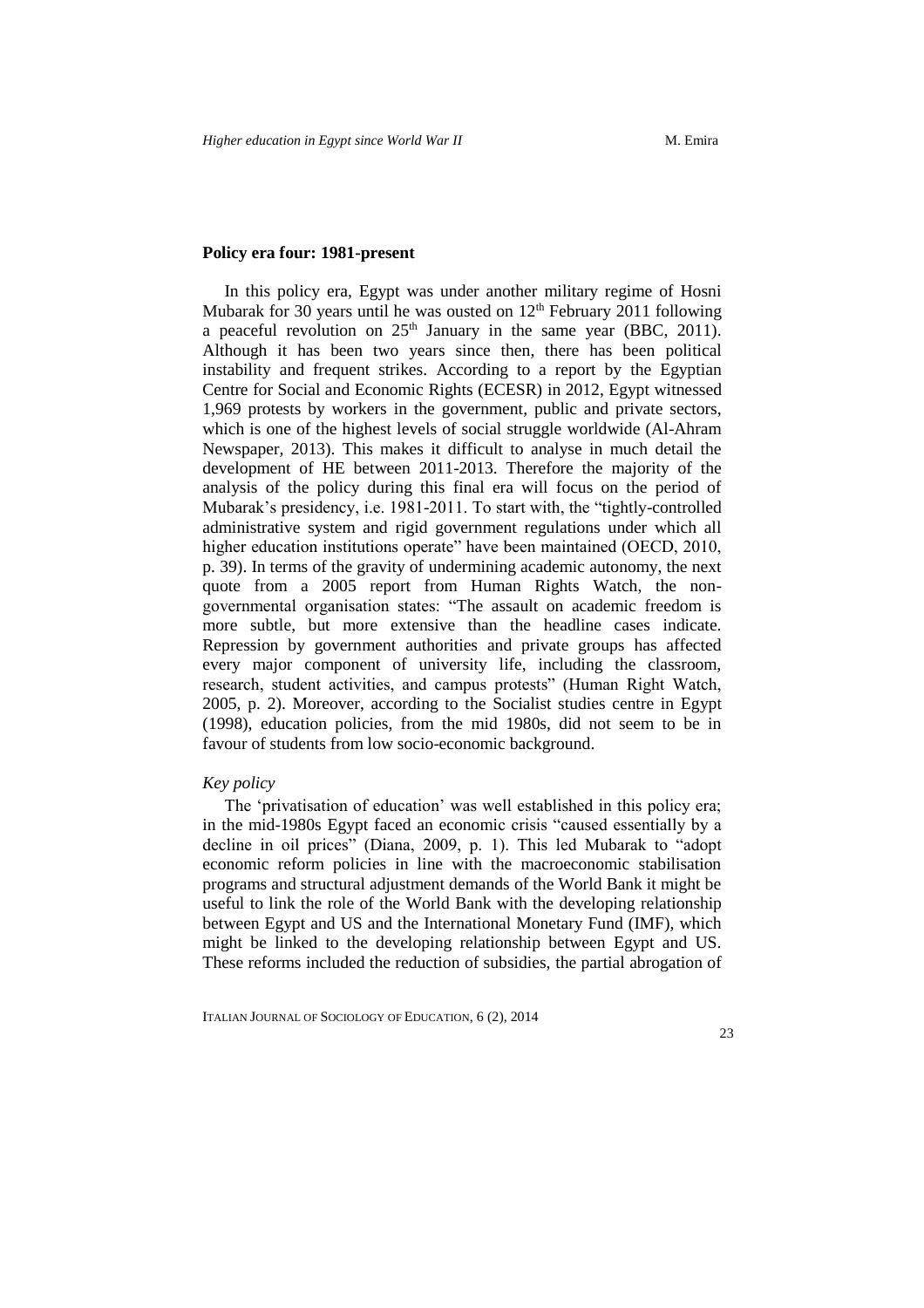price and import controls and the privatisation of some state-owned companies (Kienle, 2000 cited in Hartmann, 2008, p. 17). Following this economic crisis and during the Gulf War of 1991, nearly "a million workers fled back to the country, serving the final blow to the Egyptian economic crisis and pushing the country to the brink of bankruptcy. The United States and its allies were in urgent need for Arab countries' support because of the Gulf War, so they promised to waive half of the 50-billiondollar foreign debt by Egypt. Egypt had to accept this plan, hand over its political capital in exchange for Western economic aid, and to reform its economic system in accordance with Western willingness, which involved bringing its state-owned economy to full privatization, opening up its financial and monetary markets, compressing its administrative expenses…….. cutting back its social security, and reducing its investment in *education* and health care" (Xiaoqi, 2012, pp. 67-68).

### *Competing policy*

Although the five-point plan for reforming education in Egypt was put forward by Fat'hi Serour, who was the Minister of Education in the 1990s, aimed to continue democratisation of education by maintaining access to free education and providing quality education (Bush, 1990), these were counteracted by a few factors. First, free 'education for all' contradicts the policy shift towards the 'privatisation of education' in this policy era, which was initiated by Sadat. Also, in terms of equality and access to 'free' education, studies have indicated in high status/elite faculties such as medicine and engineering "most students attended prestigious *private* secondary schools. This is likely to have implications for human capital and the equality of access for students from low socio-economic background. Graduates of such prestigious schools generally do very well on their final secondary school examinations, which ensures them access to what are considered as elite faculties" (Farag, 2000 cited in ICHEFAP, 2009, p. 5, italics added). This might be a reflection of the policy shift towards the privatisation of education.

Furthermore, in this period public spending on pre-university education was less than that on university education, which might suggest that disadvantaged students would get less financial support in elementary and secondary education, making it difficult to access HE and gain a university degree, in spite of the growing spending on HE. In the previous policy era

ITALIAN JOURNAL OF SOCIOLOGY OF EDUCATION, 6 (2), 2014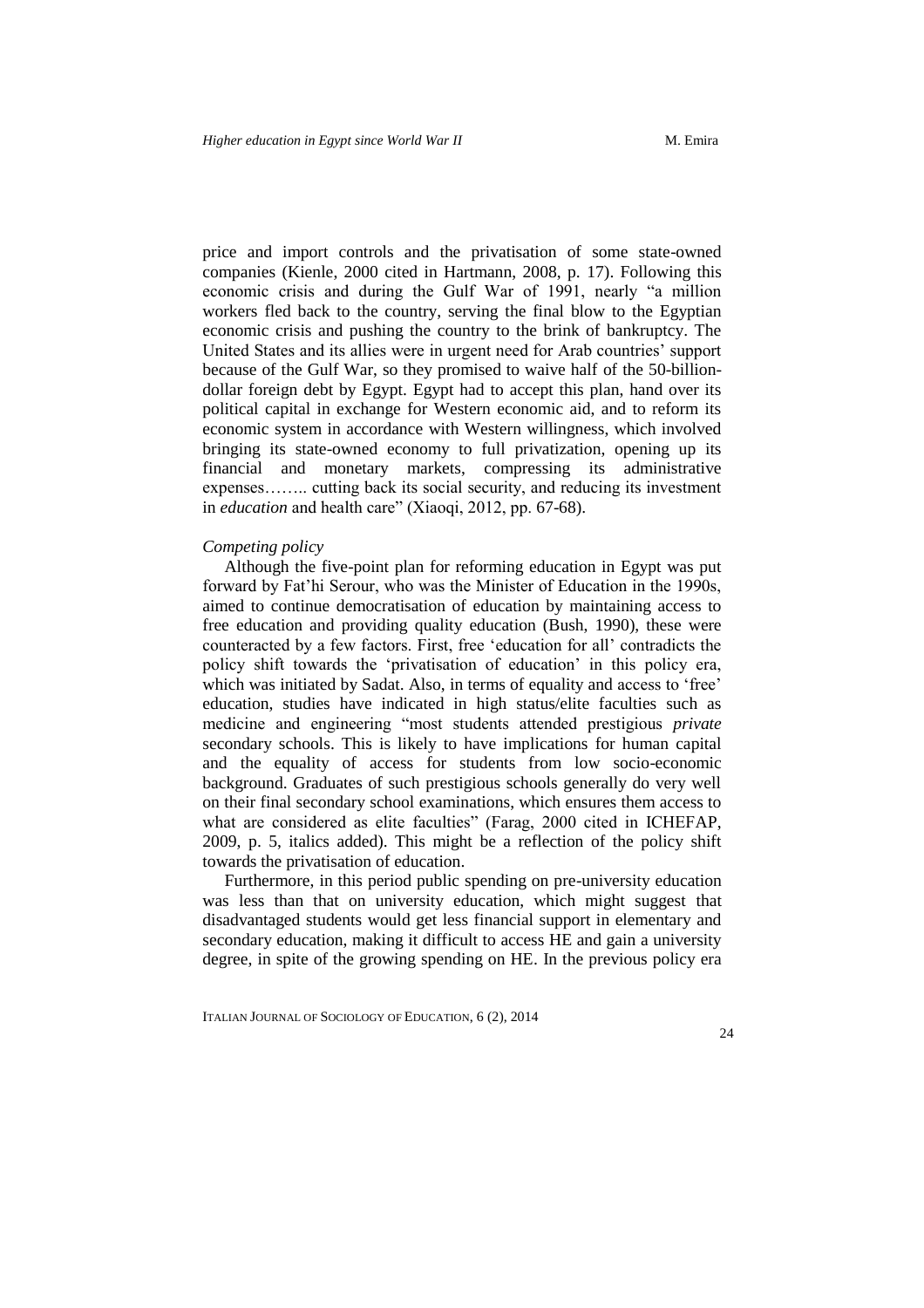'education of the elite' education was for those who are able to pay and in the following policy era 'education for all' students perhaps had more financial support and they were more likely to have access to higher education including 'elite' faculties. However, this financial support started to change in this era of the 'privatisation of education'. Indeed, the 1980s and 1990s witnessed an increase in public spending on education, i.e. 6.57% per annum from 1980-1998 (Fan et al., 2007), but decreased over recent years since 2002 (OECD, 2010). Yet, HE public expenditure was not enough, perhaps due to conditions set by the US and its allies (Xiaoqi, 2012), to cope with the significant increasing number of university students, which started in the 1970s (Richards, 1992). Enrolment in public universities rose nearly from 1.49 million to 1.93 between 2001 and 2009 (Buckner, 2012) who paid if public spending was not enough? which might have been partly covered by loans from the World Bank and IMF and university fees.

While Egypt "allocates equivalent resources as a percent of Gross Domestic Product (GDP) to higher education as Organisation for Economic Co-operation and Development (OECD) as other lower middle income countries, and even more in terms of percent of public spending on education, expenditure per student is very low" (Fahim, 2009, p. 7). This "misallocation of public funds may imply that higher education institutions are not receiving adequate maintenance and updating of infrastructure leading to the high ratio of students per teacher" (Fahim, 2009, p. 9). Student-teacher ratio in HE in 1990 was 21.3 and in 2002 became 29.7, which is "larger than any of the other major North African and Middle Eastern countries" (OECD, 2010, p. 262). However, student staff ratios in fields like medicine in Egyptian universities are "on par with leading institutions of the developed world" (OECD, 2010, p. 32). Also, part of this misallocation, whether intentional or not, is that "available funds are diverted to fields of humanities and social sciences instead of science and engineering or practical fields which cost more" (Fahim, 2009, p. 20). This may explain the lasting over supply of graduates in the former fields (OECD, 2010).

In terms of academic freedom, "Egypt has arbitrarily arrested students, illegally detained them without charge, and tortured them, all acts prohibited under international law treaties to which Egypt is a party"

ITALIAN JOURNAL OF SOCIOLOGY OF EDUCATION, 6 (2), 2014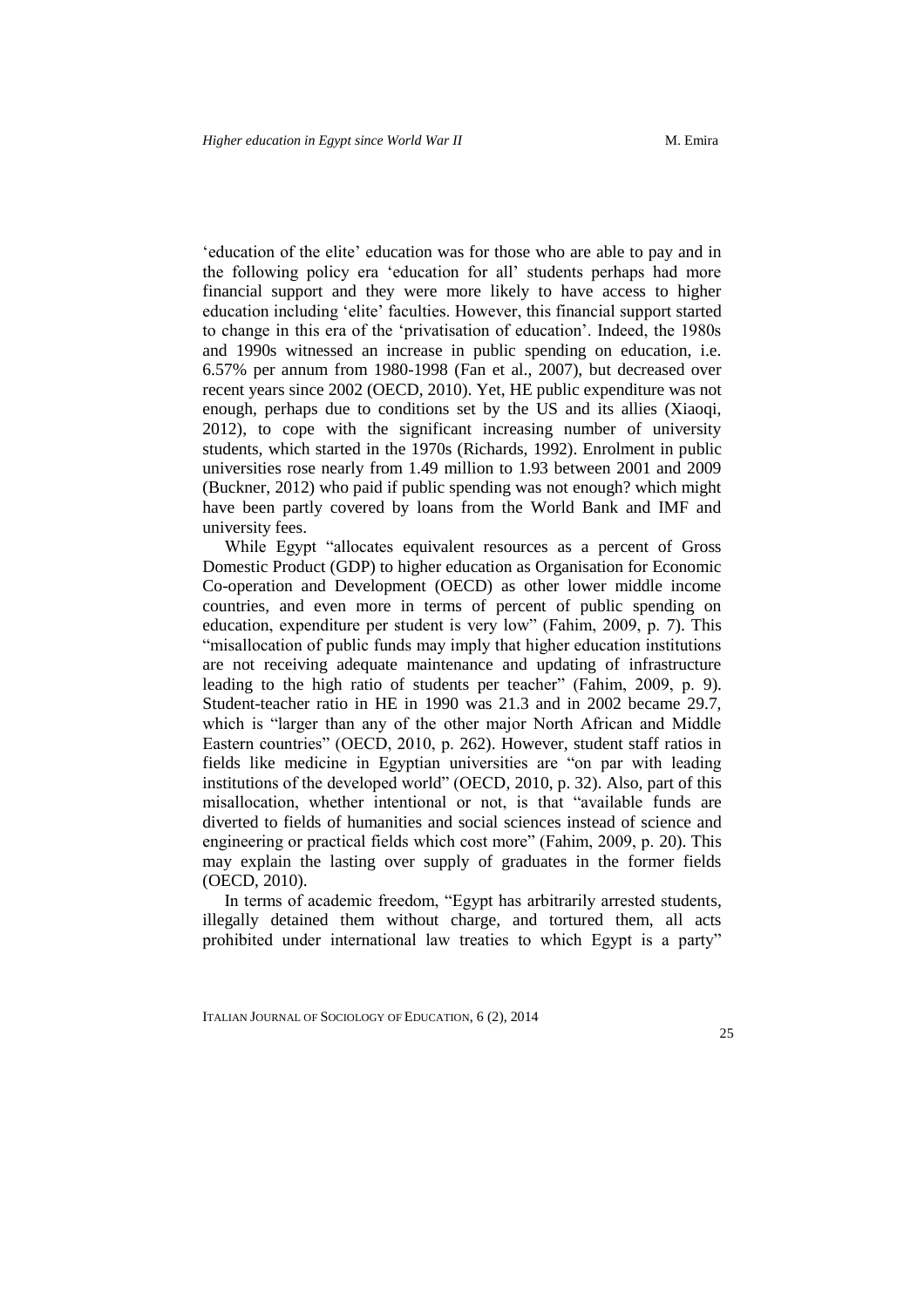(Human Rights Watch, 2005, p. 61). These competing policies were likely to contribute to "poor quality of higher education" (Fahim, 2009, p. 9).

#### *Ideology*

There was a gradual abandoning of the government's social commitment to support disadvantaged students, which continued in this policy era and coincided with the move towards capitalism. This is a significant shift to neo-liberal market forces, although its foundation was established in the previous policy era. This shift was recommended by the United States and the West to allow "the establishment of private- therefore fee-paying universities as one way of dealing with overcrowding in the public institutions" in Egypt (Lulat, 2005, p. 135). In 1992, "Act 101 opened the door for more private universities in addition to the longestablished American University in Cairo" (EACEA, 2010, p. 3). In fact, further "privatisation of education on all levels has taken place during the rule of Mubarak since 1981. Especially in the 1990s, neoliberal economic policies encouraged private enterprise, in the education sector as in other branches of the economy" (Farag, 2006 cited in Hartmann, 2008, p. 22).

#### *Consequences*

Unlike the previous two policy eras when the government used to provide *all* funding needed to education system, the "state's share of higher education finance for universities was reduced to 85 percent in 1994-1995, leaving the universities to generate the remaining 15 percent through various revenue diversification strategies. The number of applicants in most degree programs in public universities exceeds available spaces, a phenomenon which gives space for universities to charge tuition" (ICHEFAP, 2009, p. 6). On the one hand, this might be a step for universities to regain some of the (financial) autonomy, which they lost over the previous policy eras. On the other hand, this partial withdrawal from the provision of services such as education would require private education providers to come in to fill the gap (Kienle, 2000 cited in Hartmann, 2008). Since 1996, private universities increased from 1 to 16 in 2006/07" (Fahim, 2009, p. 21). Also, students from a wealthy background maintained a better chance than their disadvantaged counterparts to enrol in HE (Cupito & Langsten, 2011). For example, in 2005, individuals from the highest quintile still occupied more than 40 percent of spaces in Egyptian

ITALIAN JOURNAL OF SOCIOLOGY OF EDUCATION, 6 (2), 2014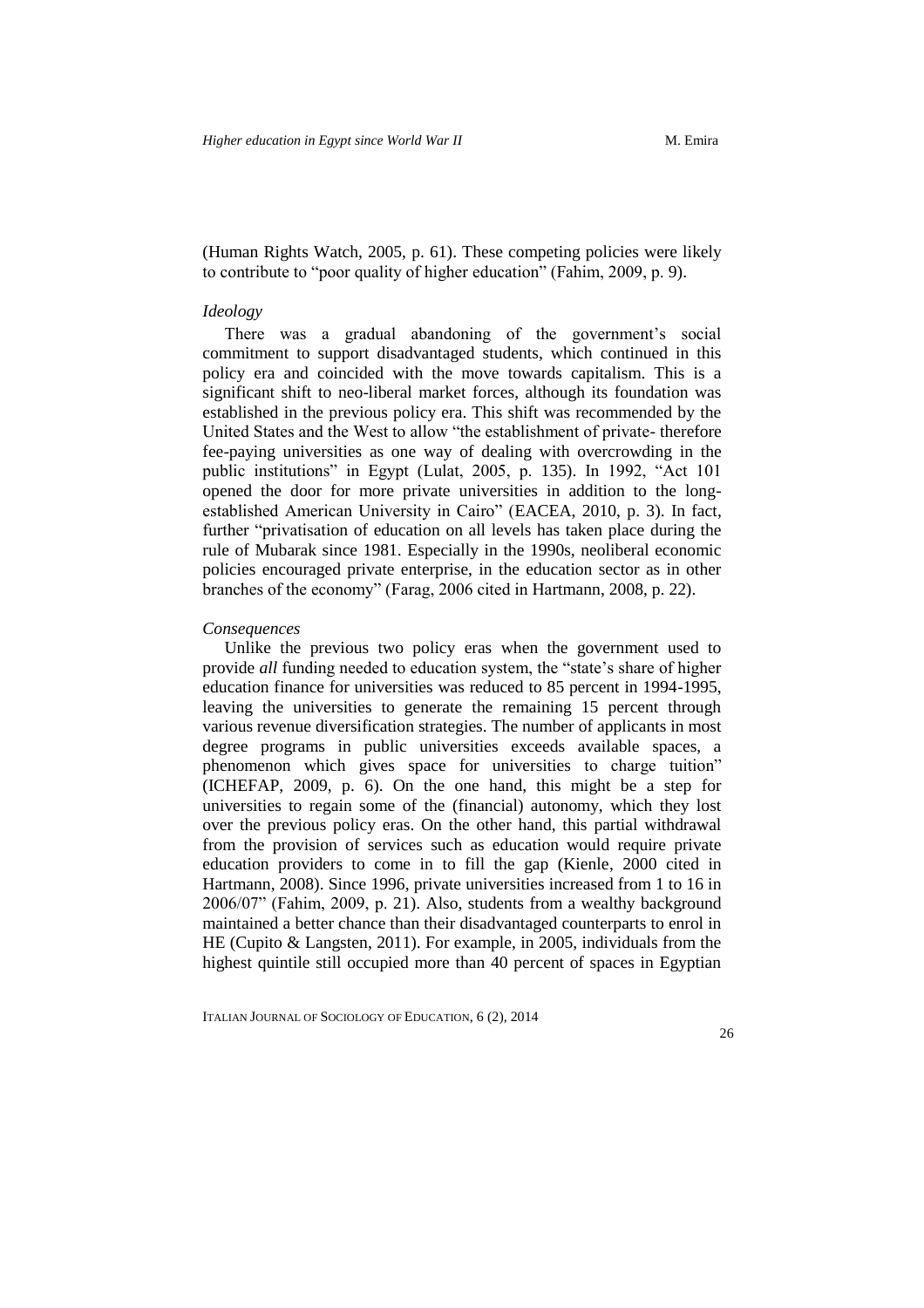universities, while those from the lowest wealth quintile represent less than 10 percent" (Cupito & Langsten, 2011 cited in Buckner, 2012, p. 1). However, research does suggest that "once a saturation point has been reached among the upper classes at a given level of education, continued expansion of that level will increase access for traditionally excluded youth" (Buckner, 2012, pp. 3-4). Until this takes place, the situation is likely to remain challenging for disadvantaged students in terms of access. Further, lecture halls are still overcrowded making it difficult for lecturers to communicate effectively with their students due to the high student-staff ratio (OECD, 2010).

Although there is "absence of data" in terms of the "labour market requirements in quantitative respect", Egypt's economy can absorb only modest annual additions to professional occupations in fields…. such as in health, education and social services" (OECD, 2010, p. 183). It should be noted that students who go to university in Egypt represent only 17-19% of the total population in that age group, and yet there are calls by opponents to free education to reduce the number of students who should go to university (Mina, 2001) as a way to address the poor quality of HE (Fahim, 2009). While it is important to improve the quality of HE provision, which might not have been achieved due to the above 'interfering' policies in most of these policy eras, it might be a misleading argument to believe that reducing the number of students per se would necessarily bring about improvement in the sector. What might be needed perhaps is to address the underlying challenges facing HE in Egypt, as suggested in the conceptual framework.

# **The challenges that face HE in Egypt**

According to Sekran (2001), there are challenges, which face modern Egyptian universities. Based on the analysis of the four policy eras, one of the main challenges is a) *political interference* in HE, which may influence and undermine their autonomy. Therefore, it may be justifiable for this point to be addressed in the conceptual framework. Political interference in HE might reflect b) *policy-makers' perspective on university's role*, i.e. maintain status quo and political stability. The traditional perspective on HE (Sekran, 2001) refers to the university as community of the elite, as was

ITALIAN JOURNAL OF SOCIOLOGY OF EDUCATION, 6 (2), 2014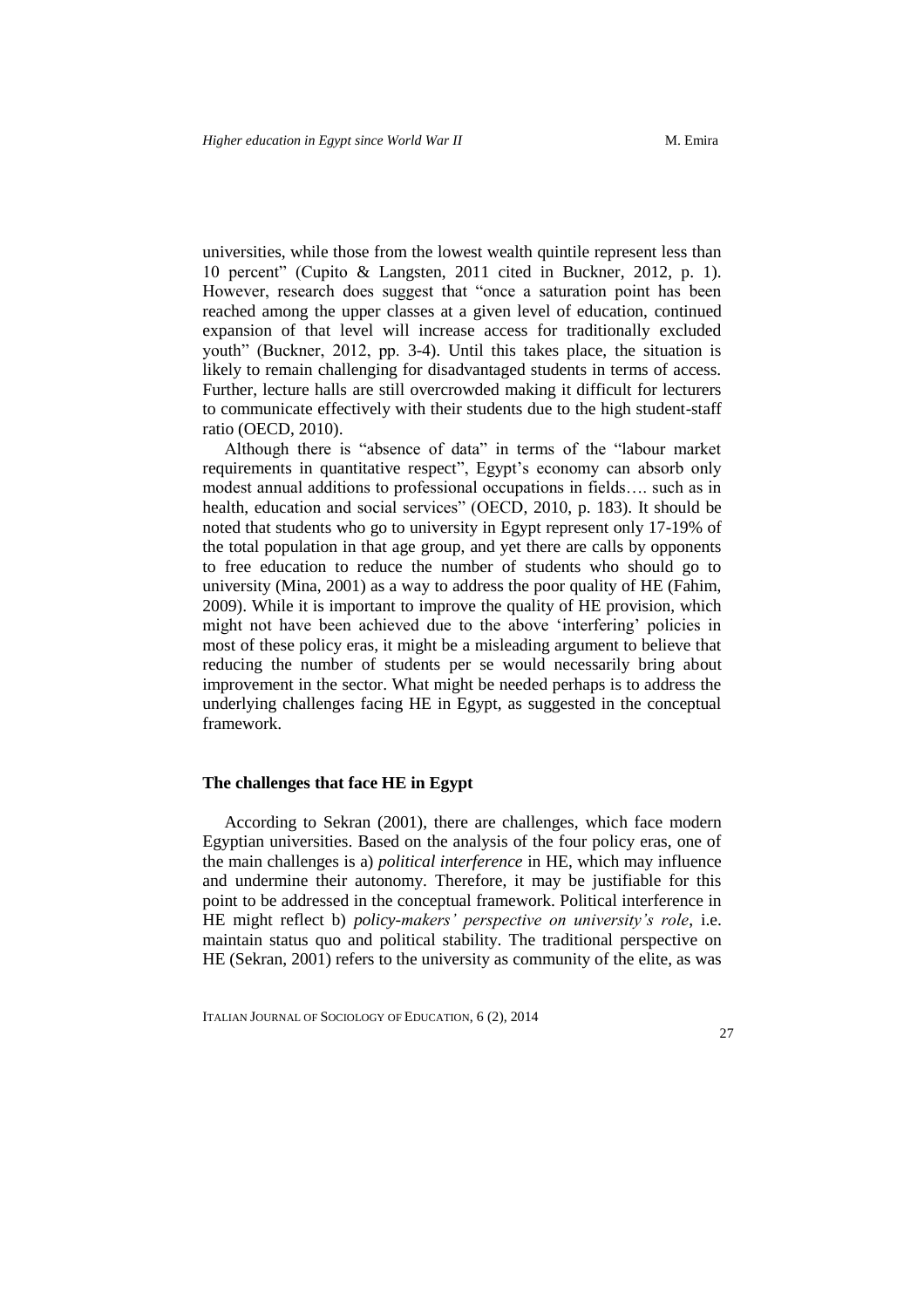the case in the  $1<sup>st</sup>$  policy era, which is distinctive and secluded from the wider community. This traditional perspective builds on the university's tradition and history, which influences university's roles. In addition to being considered as a community of the elite, other features of the traditional perspective, which are evident to some extent in Egyptian HE, include the idealistic view of learning for the sake of gaining knowledge without thought to the application of knowledge and that the university should be distant from politics. Government strategy during the  $2<sup>nd</sup>$ ,  $3<sup>rd</sup>$  and 4 th policy eras was to minimise the political role of the university as mentioned above. Another feature of the traditional perspective could also be seen in the last two policy eras through the persistent over-supply of graduates in certain fields, which does not reflect the needs of today's society (OECD, 2010). This might be evident in the fact there is absence of data in terms of the labour market needs. A social perspective, on the other hand, considers the university as any other social institution in society (Sekran, 2001). Therefore, the university might benefit from not being isolated from its society and should ensure it supports and meets the needs of that society. This was a common view after World War II in the 2nd policy era, which impacted on the Egyptian university to some extent. However, none of these two perspectives on their own seems to have achieved the desired outcomes.

As discussed above, political interference has been the case since the 2nd half of the 1<sup>st</sup> policy era, despite the policy shifts from elitism, socialism to capitalism and neo-liberalisation of the economy. It might not be surprising that universities seem to have a c) *limited responsibility* for long-term planning, which might have contributed to the d) *oversupply* of certain graduates. The lack of academic autonomy might have been complicated further by the e) *hierarchical management* structures, which was seen in every policy era. University infrastructure is very centralised, with no room for making changes including courses taught which is a very bureaucratic process undermining the university's autonomy (Mina, 2001). It is interesting to note that despite *politicians'* interference in academic practice, the politicisation of university culture and lack of freedom of speech have been consistent features since the 2<sup>nd</sup> policy era. However, there was a revival of student political role during Sadat's presidency probably as a result of the convergence with the US.

Another challenge that might be related to the lack of academic

ITALIAN JOURNAL OF SOCIOLOGY OF EDUCATION, 6 (2), 2014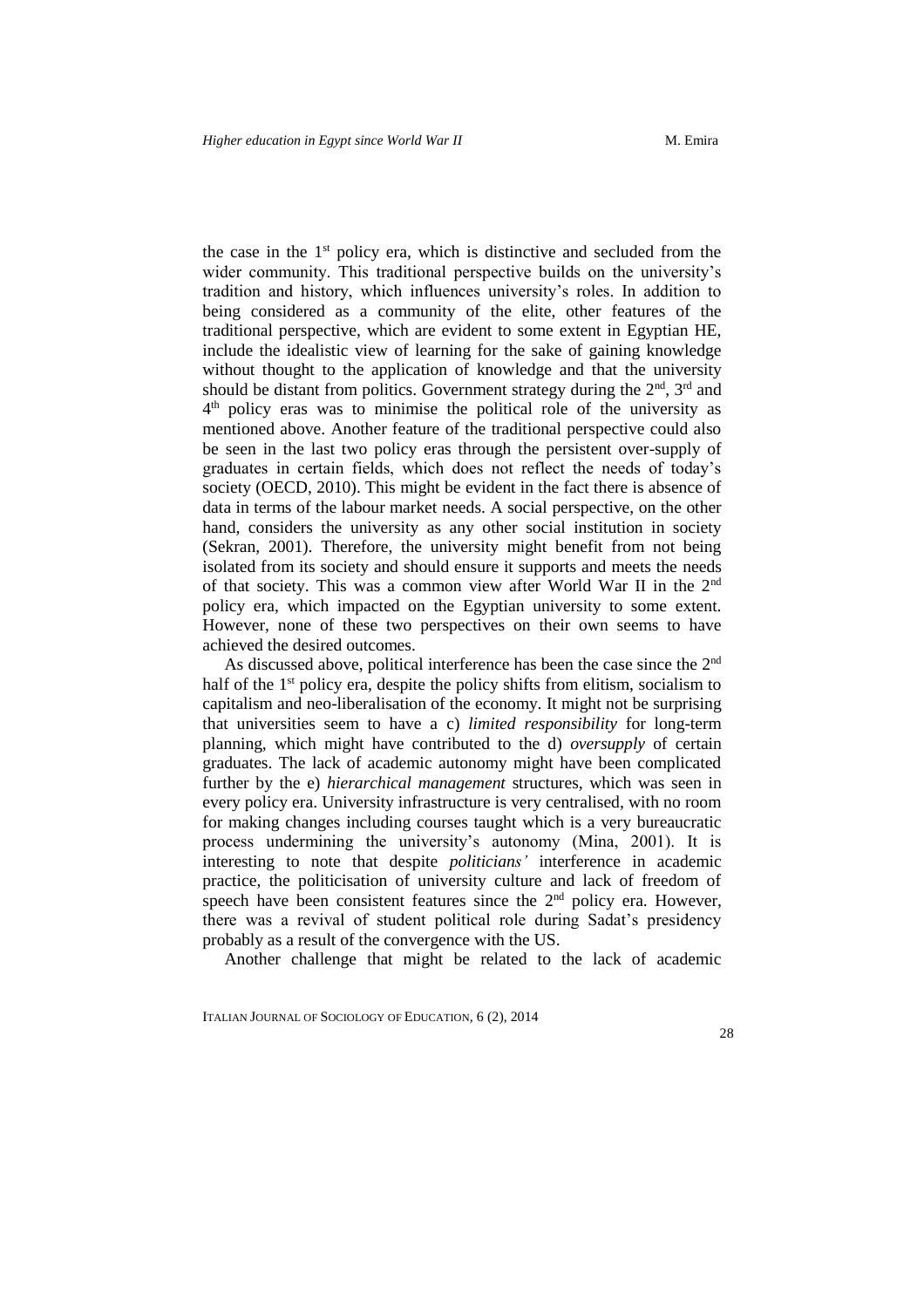autonomy is that before World War II there were fewer students in HE compared to those who joined university since then, which led to f) *overcrowding*. However, what made this challenging especially in the last two policy eras might be the lack of and/or g) *misallocation* of resources, h) *deterioration* of the economy, i) *increasing debts* and sometimes j) *conditions set by international creditors*, which might not always be in favour of disadvantaged students.

The analysis of the policy eras seems to suggest that this lack of academic autonomy and political interference might have also k) *impacted on research* in HE. Although "until the 1950s Egypt was able to maintain international standards in higher education and *research*" (OECD, 2010, pp. 64-65, italics added), this has been challenging in the subsequent policy eras. This can be seen in a number of ways. For example, in the  $2<sup>nd</sup>$  policy era there was an imbalance between equity and access and the expansion of university education on the one hand and research on the other hand. The 'open door' policy and the economic crises in the  $3<sup>rd</sup>$  policy era also contributed to the inadequate attention paid to research. The government's strategic view about academic research had been unstable during Mubarak's regime. Sometimes it was completely independent, i.e., had its own ministry (Ministry of Scientific Research), in other times it was controlled either by the Ministry of Higher Education or the Presidency (Academy of Scientific Research). The weak research system reflected in the marginalisation of its role and insufficient funding led several researchers to look for better opportunities abroad (OECD, 2010). There was also a decline in the number of scholarships for Egyptian academics from 251 in 2000 to 74 in 2004 (OECD, 2010). It is worth noting that 70% of the funding allocated to HE by the government is spent on salaries and wages of university staff and the remaining 30% spent on university infrastructure leaving very little for university research (EACEA, 2010). However, in the  $4<sup>th</sup>$  policy era there have been attempts to have a "sectorwide reform of scientific research and innovation management and funding in 2006" (EACEA, 2010, p. 8).

# **Ways for improving HE in Egypt**

Students and employers are discontented with the current quality of HE

ITALIAN JOURNAL OF SOCIOLOGY OF EDUCATION, 6 (2), 2014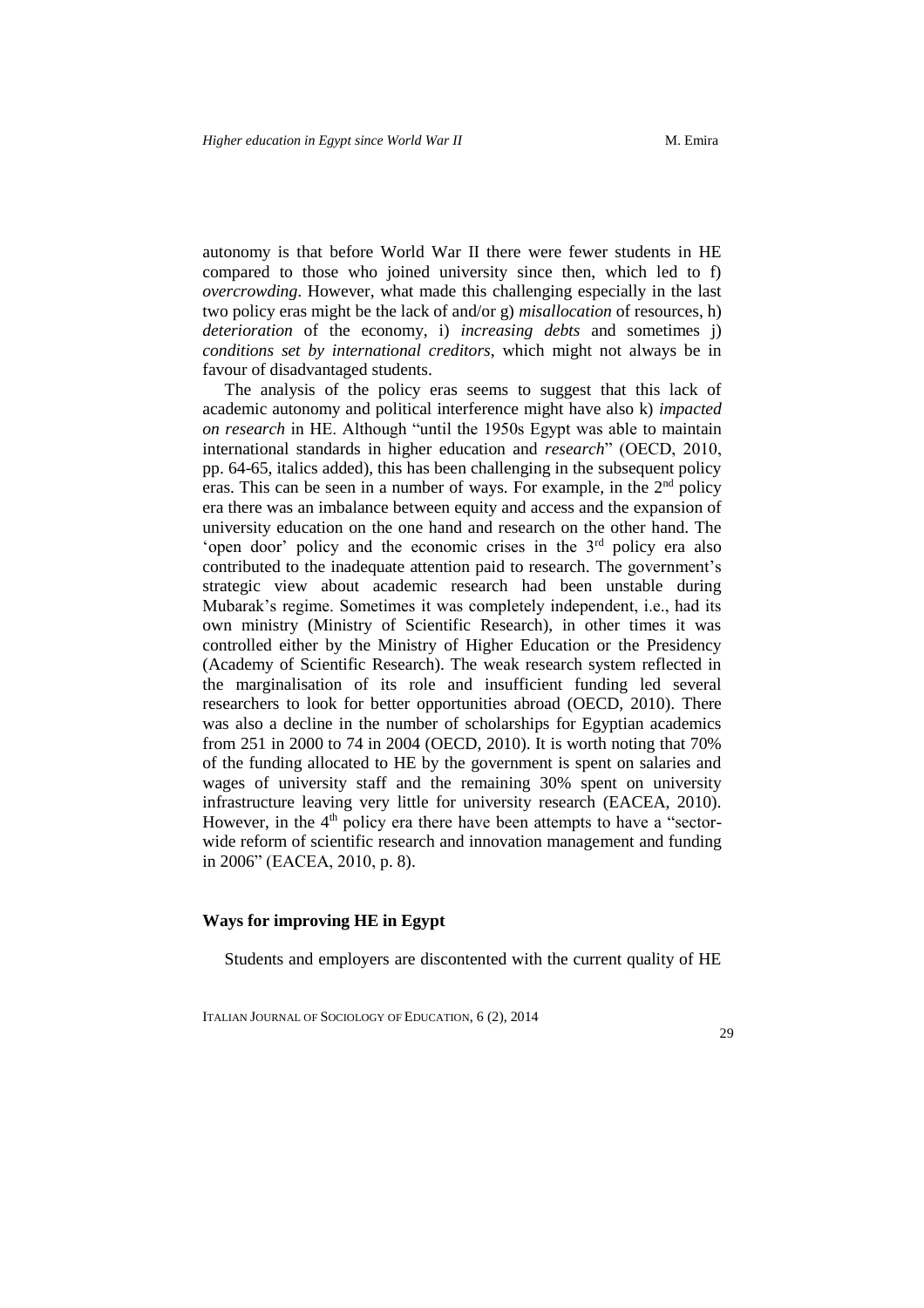in Egypt (OECD, 2010). In light of the above challenges a few suggestions could be made to improve its quality. First, there might be a need to minimise political interference, which confirms the conceptual framework, so that universities a) *regain their autonomy* (both academic and financial). Increasing access to HE (Mass education) might not be done at the expense of academic autonomy. Instead of adopting a policy-maker's perspective on university's role, perhaps what might be needed is a b) *mixed viewpoint* that tries to combine elements of traditional and social perspectives. A perspective that acknowledges the importance of protecting academic autonomy and the university's norms and tradition without overlooking the necessity to respond to the needs of its society. It might be important to advance knowledge underpinned by high quality research for the economic and cultural benefit of a nation state. In the first two policy eras it was important when planning strategically in HE to have accessible information about the needs of the labour market (MoHE, 1963). However, a few decades later this might not have been addressed fully; the government still announces it is a priority to create a balance between the number of graduates, existing resources and the needs of the labour market (OECD, 2000). Giving universities c) *wider strategic planning responsibilities* are likely to d) *reduce the "chronic over-supply of university graduates*, especially in the humanities and social sciences" (OECD, 2010, p. 21). To facilitate university autonomous practice it might be necessary to move towards e) *decentralised education system* with less hierarchical structure. To overcome the issue of overcrowding, there seems to be a need to f) *build more universities* to cope with the increasing number of students and address the high student-staff ratio. However, this is not an easy option especially with the limited available resources. To address this point, it might be advisable for policymakers to g) seek *national support* and engage with independent organisations, the private sector and the wider society in financing HE. Reliance on the government as having sole responsibility for HE might have been an appropriate approach in the 2nd policy era, but this was not feasible in the last two policy eras with the growing number of students and financial constraints (including debts), which required the private sector to become an active player in this process. Perhaps if universities (in the short-term) and Egypt (in the long-term) had enjoyed more financial autonomy, the former might have been able to cope with the increasing number of students and h) *ensure effective use* of their

ITALIAN JOURNAL OF SOCIOLOGY OF EDUCATION, 6 (2), 2014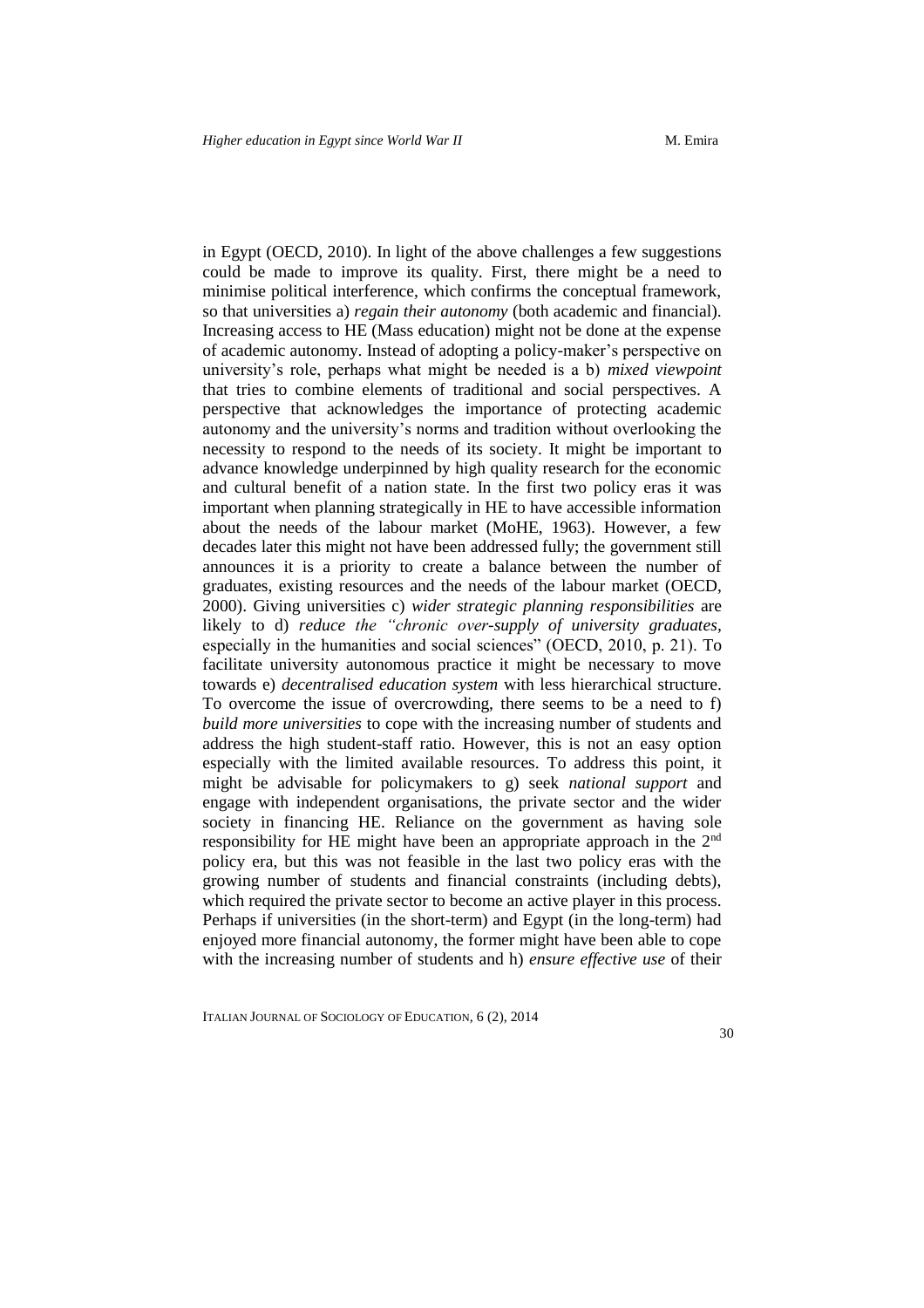resources. Loans from the international community, which might dictate conditions against HE, i) might be better *avoided if possible*. On the other hand, it might be wise to strengthen relations with countries, which might impact positively on HE. More attention might be required for the development of academic research (Mina, 2001) and one way of doing this might be to j) "*strengthen university research capacity* and its links to innovation" (OECD, 2010, p. 17, italics added). In order to make research a 'priority' in the current economic climate this might require further reliance on independent organisations, the private sector and the wider society to ensure its feasibility.

#### **Conclusion**

HE in Egypt experienced key shifts since World War II in terms of the policies, ideologies, competing policies and consequences of these policies over four policy eras: (1944-1952), (1952- 1970), (1970-1981) and (1981 present). Despite these policy shifts from 'education of the elite', 'education for all' to 'privatisation of education', the analysis seems to suggest that none of these shifts has been a complete success due to the underlying challenges for HE. One of the main challenges that have been facing Egyptian universities since the second half of the first policy era is political interference in HE. Therefore, the analysis suggests, among other things, there might be a need to minimise this political interference so that universities regain their academic and financial autonomy.

In the first policy era, 'education of the elite' education was available for only those who were able to pay fees. Access to education increased during the 'education for all' era, although students might have been disadvantaged by the meritocratic admission strategy. Access to university might have become more difficult in the era of 'privatisation of education' as a result of the reduction in financial support for students from low socioeconomic background.

Universities had more academic autonomy in the first policy era, but political interference in the subsequent policy eras minimised their autonomy and has continued to do so until now. Despite having this autonomy during the 'education of the elite' era, universities were perhaps secluded from society. This started to change in the 'education for all' era

ITALIAN JOURNAL OF SOCIOLOGY OF EDUCATION, 6 (2), 2014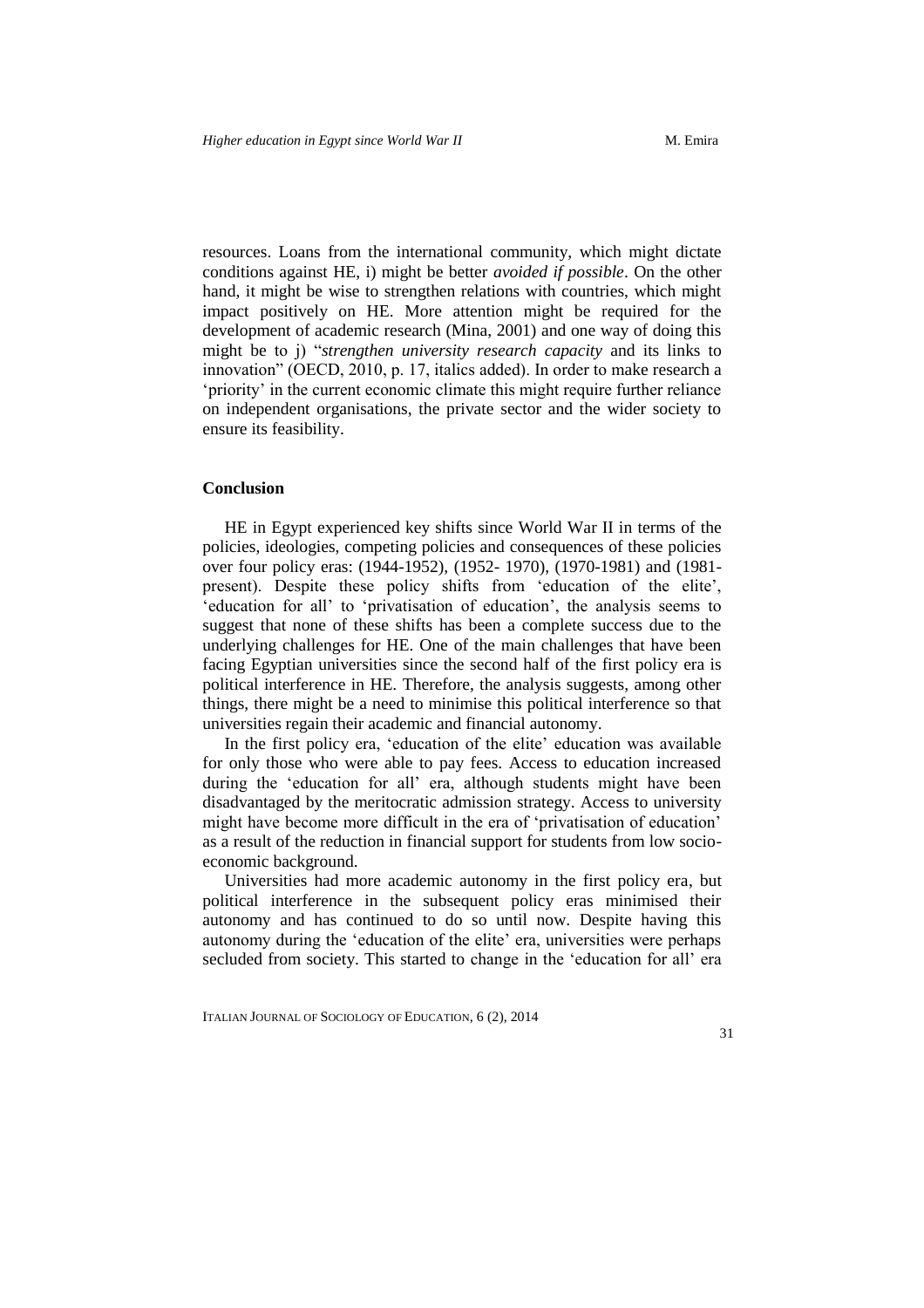where there was a focus on human capital, which was facilitated by increasing access to higher education.

During the early days of higher education in Egypt university education was funded by the public. However, increasing access to higher education and political interference in academia were coincided with education being funded by the government. The economic crisis and deterioration of the economy after the second policy era coupled with the policy shift in the following policy eras towards 'privatisation of education' implied there is a need for different funding streams.

In a nutshell, the above analysis seems to suggest there were some weaknesses in each policy era. In order to address these weaknesses, a number of suggestions have been made which are likely to develop HE in Egypt.

I'd like to thank Dr. Alison Taysum for her substantial comments and feedback in developing this paper. I'd also like to thank the reviewers for their valuable feedback. Finally I'd like to dedicate this article to my son Yossef.

\_\_\_\_\_\_\_\_\_\_\_\_\_\_\_\_\_\_\_\_\_\_\_\_\_\_\_\_\_\_\_\_\_\_\_\_\_\_

\_\_\_\_\_\_\_\_\_\_\_\_\_\_\_\_\_\_\_\_\_\_\_\_\_\_\_\_\_\_\_\_\_\_\_\_

#### **References**

ITALIAN JOURNAL OF SOCIOLOGY OF EDUCATION, 6 (2), 2014

Abdalla, A. (2008). *The student movement and national politics in Egypt: 1923-1973*. Cairo: The American University in Cairo Press.

Al-Ahram Newspaper (2002). *50 years on the July (1952) Revolution.* Vol. 42228. Retrieved from <http://www.ahram.org.eg/Archive/2002/7/19/THAW5.HTM>

Al-Ahram Newspaper (2013). *Post-revolution labour strikes, social struggles on rise in Egypt*: Report. Retrieved from <http://english.ahram.org.eg/News/70384.aspx>

Almanach de Saxe Gotha (2013). *Kingdom of Egypt*. Retrieved from <http://www.almanachdegotha.org/id248.html>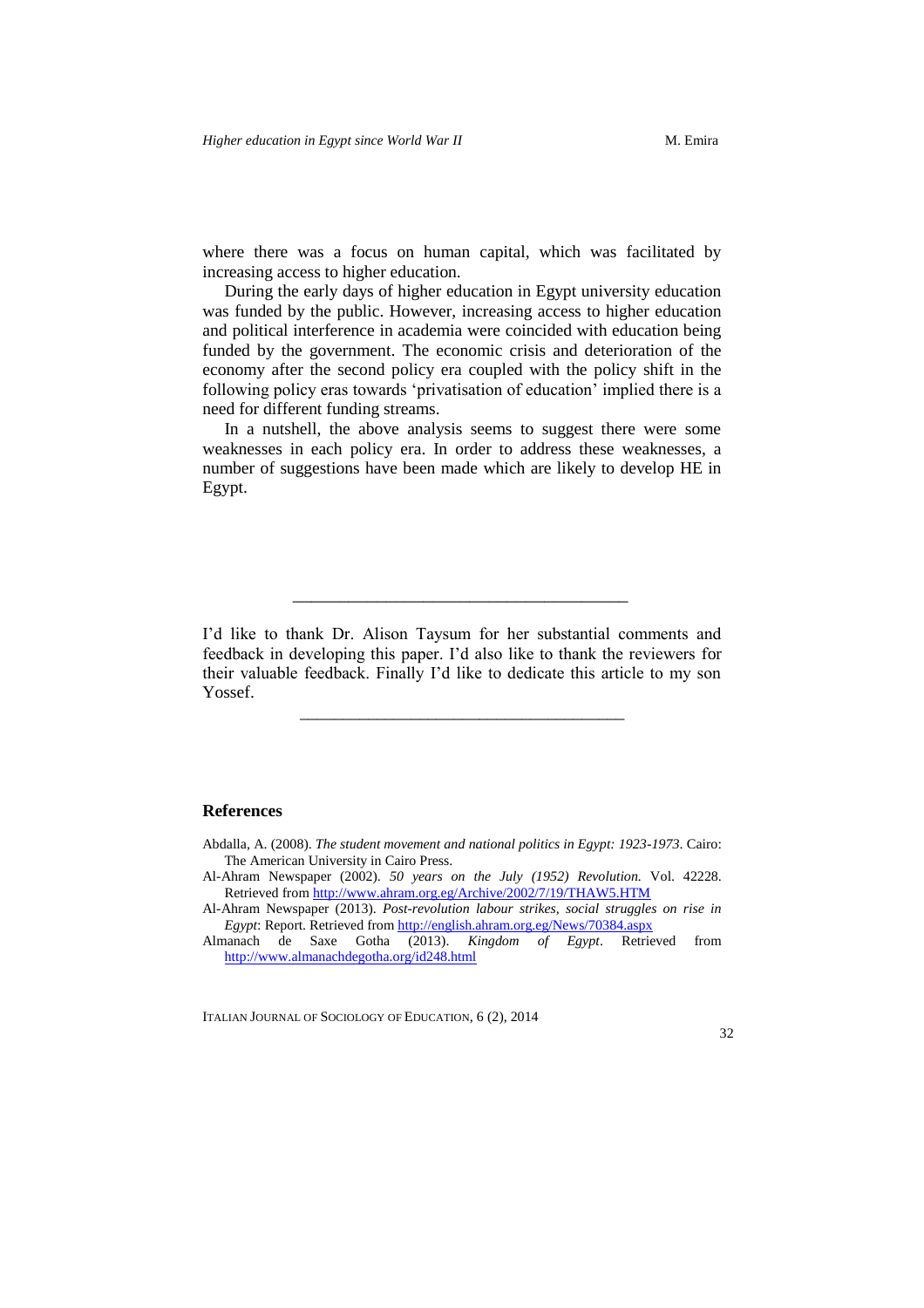- Barari, H. (2009). *Israelism: Arab scholarship on Israel, a critical assessment*. Reading: Ithaca Press and Southern Court.
- BBC (2011). *Egypt crisis: President Hosni Mubarak resigns as leader*. Retrieved from: <http://www.bbc.co.uk/news/world-middle-east-12433045><br>BBC (2013a). Egypt profile: Timeline.
- BBC (2013a). *Egypt profile: Timeline*. Retrieved from <http://www.bbc.co.uk/news/mobile/world-africa-13315719>
- BBC (2013b). *1952: Egyptian army ousts prime minister.* Retrieved from [http://news.bbc.co.uk/onthisday/hi/dates/stories/september/7/newsid\\_3074000/3074069.](http://news.bbc.co.uk/onthisday/hi/dates/stories/september/7/newsid_3074000/3074069.stm) [stm](http://news.bbc.co.uk/onthisday/hi/dates/stories/september/7/newsid_3074000/3074069.stm)
- Bowe, R., Ball, S. J., & Gold, A. (1992). *Reforming education and changing schools: case studies in policy sociology.* London: Routledge.
- British Council (2013). *Education: Skills around the world, Egypt*. Retrieved from [http://www.britishcouncil.org/learning-skills-for-employability-egyptian](http://www.britishcouncil.org/learning-skills-for-employability-egyptian-education.htm#higher)[education.htm#higher](http://www.britishcouncil.org/learning-skills-for-employability-egyptian-education.htm#higher)
- Buckner, E. (2012). Access to higher education in Egypt: examining trends by university sector. *Comparative Education Review*, 57 (Accepted for publication in 2013 Special Issue on Higher Education).
- Bush, R. (1990). *The Egyptian educational system: the situation and the challenge in research reports and teaching materials prepared by participants of the Department of Education-Fulbright/Hays Summer Seminar*. Washington DC: Centre for International Education (ED). Retrieved from <http://countrystudies.us/egypt/32.htm>
- Cairo University (2010). *The role of Cairo University in establishing other universities*. Retrieved from  $\blacksquare$
- <http://cu.edu.eg/ar/page.php?pg=contentFront/SubSectionData.php&SubSectionId=233> Chapin Metz, H. (Ed.). (1990). *Egypt: a country study*. Washington: GPO for the Library of Congress.
- Cook, S. A. (2012). *The struggle for Egypt: from Nasser to Tahrir square*. New York: Oxford University Press.
- Cupito, E., & Langsten, R. (2011). Inclusiveness in Higher Education in Egypt, Higher Education. *The International Journal of Higher Education and Educational Planning*, *62*(2), 183-197.
- Danielson, R. E. (2007). *Nasser and Pan-Arabism: explaining Egypt's rise in power*. Master's Thesis. Retrieved from <http://www.nps.edu/Academics/Centers/CCC/research/StudentTheses/danielson07.pdf>
- Diana, C. (2009). *New global challenges for the Egyptian education system*. Paper presented at the APSA Conference, Macquarie University: Sydney, Australia. Retrieved from: [http://www.academia.edu/305895/New\\_Global\\_Challenges\\_for\\_the\\_Egyptian\\_Educatio](http://www.academia.edu/305895/New_Global_Challenges_for_the_Egyptian_Education_System) [n\\_System](http://www.academia.edu/305895/New_Global_Challenges_for_the_Egyptian_Education_System)
- Education, Audiovisual and Culture Executive Agency (EACEA) (2010). *Higher education in Egypt. European Commission TEMPUS.* Retrieved from [http://eacea.ec.europa.eu/tempus/participating\\_countries/reviews/egypt\\_review\\_of\\_high](http://eacea.ec.europa.eu/tempus/participating_countries/reviews/egypt_review_of_higher_education.pdf) [er\\_education.pdf](http://eacea.ec.europa.eu/tempus/participating_countries/reviews/egypt_review_of_higher_education.pdf)
- Encyclopaedia Britannica (2013a). *The Kingdom of Egypt (1922–52)*. Retrieved from [http://www.britannica.com/EBchecked/topic/180382/Egypt/22397/The-Kingdom-of-](http://www.britannica.com/EBchecked/topic/180382/Egypt/22397/The-Kingdom-of-Egypt-1922-52)[Egypt-1922-52](http://www.britannica.com/EBchecked/topic/180382/Egypt/22397/The-Kingdom-of-Egypt-1922-52)

ITALIAN JOURNAL OF SOCIOLOGY OF EDUCATION, 6 (2), 2014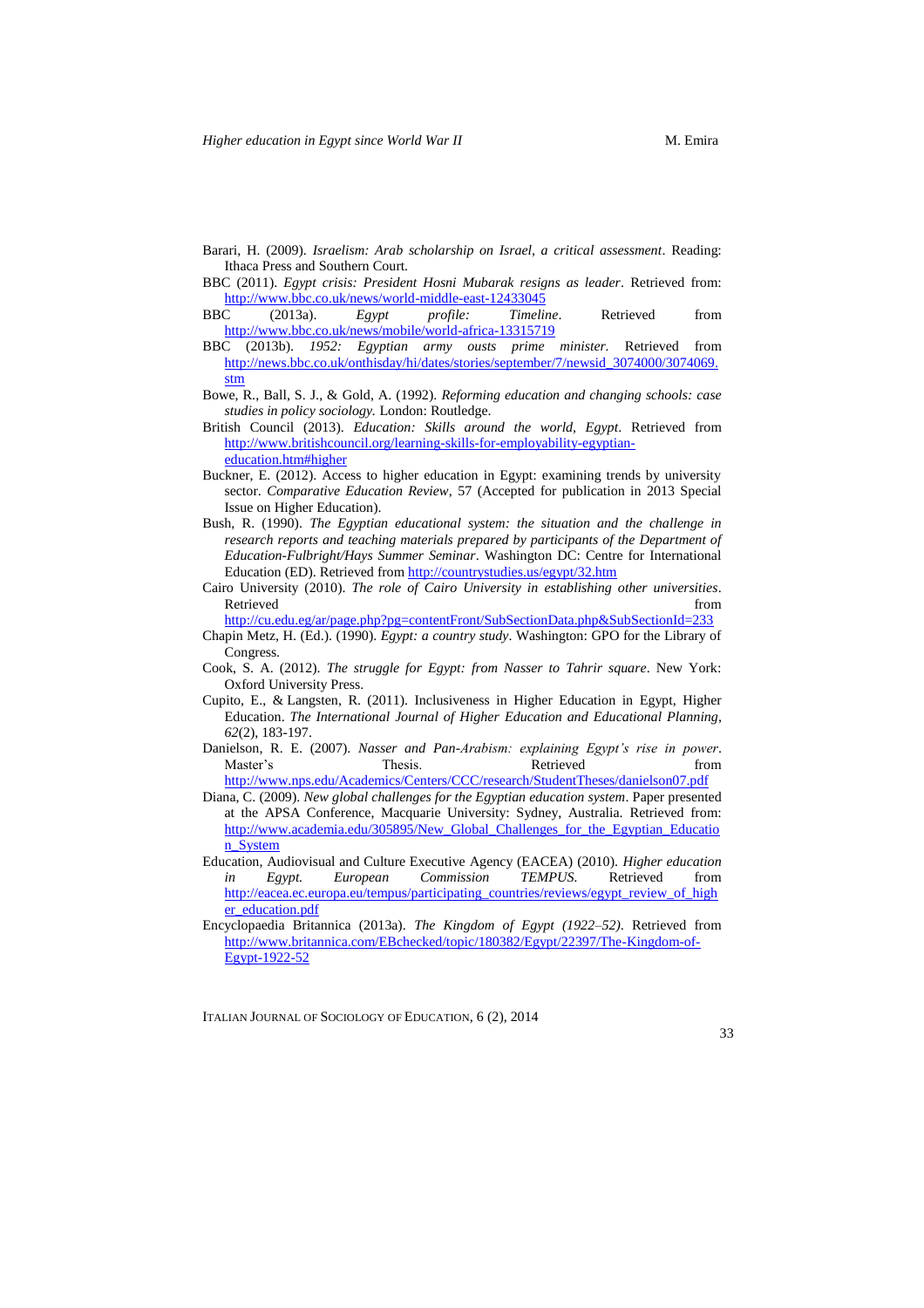- Encyclopaedia Britannica (2013b). *Gamal Abdel Nasser*. Retrieved from: <http://www.britannica.com/EBchecked/topic/404045/Gamal-Abdel-Nasser>
- Encyclopaedia Britannica (2013c). *The union with Egypt: 1958–61*. Retrieved from: [http://www.britannica.com/EBchecked/topic/578856/Syria/29925/The-union-with-](http://www.britannica.com/EBchecked/topic/578856/Syria/29925/The-union-with-Egypt-1958-61)[Egypt-1958-61.](http://www.britannica.com/EBchecked/topic/578856/Syria/29925/The-union-with-Egypt-1958-61)
- Fahim, Y. (2009). *Financing Higher Education in Egypt. Economic Research Forum*. Retrieved from  $\blacksquare$ [http://www.erf.org.eg/CMS/uploads/pdf/1234724021\\_HE\\_EGYPT\\_YF.pdf](http://www.erf.org.eg/CMS/uploads/pdf/1234724021_HE_EGYPT_YF.pdf)
- Fan, S., Al-Riffai, P., El-Said, M., Yu, B., & Kamaly, A. (2007). Public spending, growth, and poverty reduction in Egypt: A multi-level analysis. In A. Ali & S. Fan (Eds.), *Public policy and poverty reduction in the Arab region* (pp. 117-168). Safat: The Arab Planning Institute. Retrieved from <http://www.ifpri.org/sites/default/files/publications/arabregion.pdf>
- Feiler, G. (2003). *Economic relations between Egypt and the gulf oil states, 1967-2000: petro wealth and patterns of influence*. Brighton: Sussex Academic Press.
- Hartmann, S. (2008). *The informal market of education in Egypt: private tutoring and its implications*. Institut für Ethnologie und Afrikastudien. Gutenberg Universität. Retrieved from: <http://www.ifeas.uni-mainz.de/Dateien/AP88.pdf>
- Hatem, M. (1980). *Structures, models and development of higher education in Egypt: Egypt until the year 2000*. Studies of Specialist National Councils.
- Hodgson, A., & Spours, K. (2006). An analytical framework for policy engagement: the contested case of 14-19 reform in England. *Journal of Education Policy*, *21*(6), 679-696.
- Human Rights Watch (2005). Reading between the "Red Lines": the repression of academic freedom in Egyptian universities. *Human Rights Watch*, 17(6): 1-109. Retrieved from <http://www.hrw.org/reports/2005/egypt0605/egypt0605.pdf>
- International Comparative Higher Education Finance and Accessibility Project (ICHEFAP) (2009). *Higher Education Finance and Cost-Sharing in Egypt*. Retrieved from [http://gse.buffalo.edu/org/inthigheredfinance/files/Country\\_Profiles/Africa/Egypt.pdf](http://gse.buffalo.edu/org/inthigheredfinance/files/Country_Profiles/Africa/Egypt.pdf)
- Licari, J. (1997). *Economic reform in Egypt in a changing global economy*. OECD Development Centre. Retrieved from: [http://www.oecd](http://www.oecd-ilibrary.org/docserver/download/5lgsjhvj7clw.pdf?expires=1369576462&id=id&accname=guest&checksum=536753A5FEB2508E5B04183B946436BA)[ilibrary.org/docserver/download/5lgsjhvj7clw.pdf?expires=1369576462&id=id&accna](http://www.oecd-ilibrary.org/docserver/download/5lgsjhvj7clw.pdf?expires=1369576462&id=id&accname=guest&checksum=536753A5FEB2508E5B04183B946436BA) [me=guest&checksum=536753A5FEB2508E5B04183B946436BA](http://www.oecd-ilibrary.org/docserver/download/5lgsjhvj7clw.pdf?expires=1369576462&id=id&accname=guest&checksum=536753A5FEB2508E5B04183B946436BA)
- Loveluck, L. (2012). *Background paper: Education in Egypt, key challenges*. London: Chatham House. Retrieved from: [http://scuegypt.edu.eg/pages\\_media/warktwork.pdf](http://scuegypt.edu.eg/pages_media/warktwork.pdf)
- Lulat, Y.G-M. (2005). *A history of African higher education: from antiquity to the present*. Westport: Greenwood Publishing Group.
- McLaughlin, G. (1978). Infitah in Egypt: An appraisal of Egypt's open-door policy for foreign investment. *Fordham Law Review*, *46*(5), 885-906. Retrieved from <http://ir.lawnet.fordham.edu/cgi/viewcontent.cgi?article=2311&context=flr>
- Mills, A. (2008). Censorship and security agents pervade Egypt's universities. *Chronicle of Higher Education*, 54(38).
- Mina, F. (2001). *Higher education in Egypt: development and future substitutes. Egypt Papers.* Vol. 5. Cairo: Egyptian Anglo Library.
- Ministry of Higher Education (1963). *Higher education: problems and planning principles*. United Arab Republic, Cairo: Cairo University Press.

ITALIAN JOURNAL OF SOCIOLOGY OF EDUCATION, 6 (2), 2014